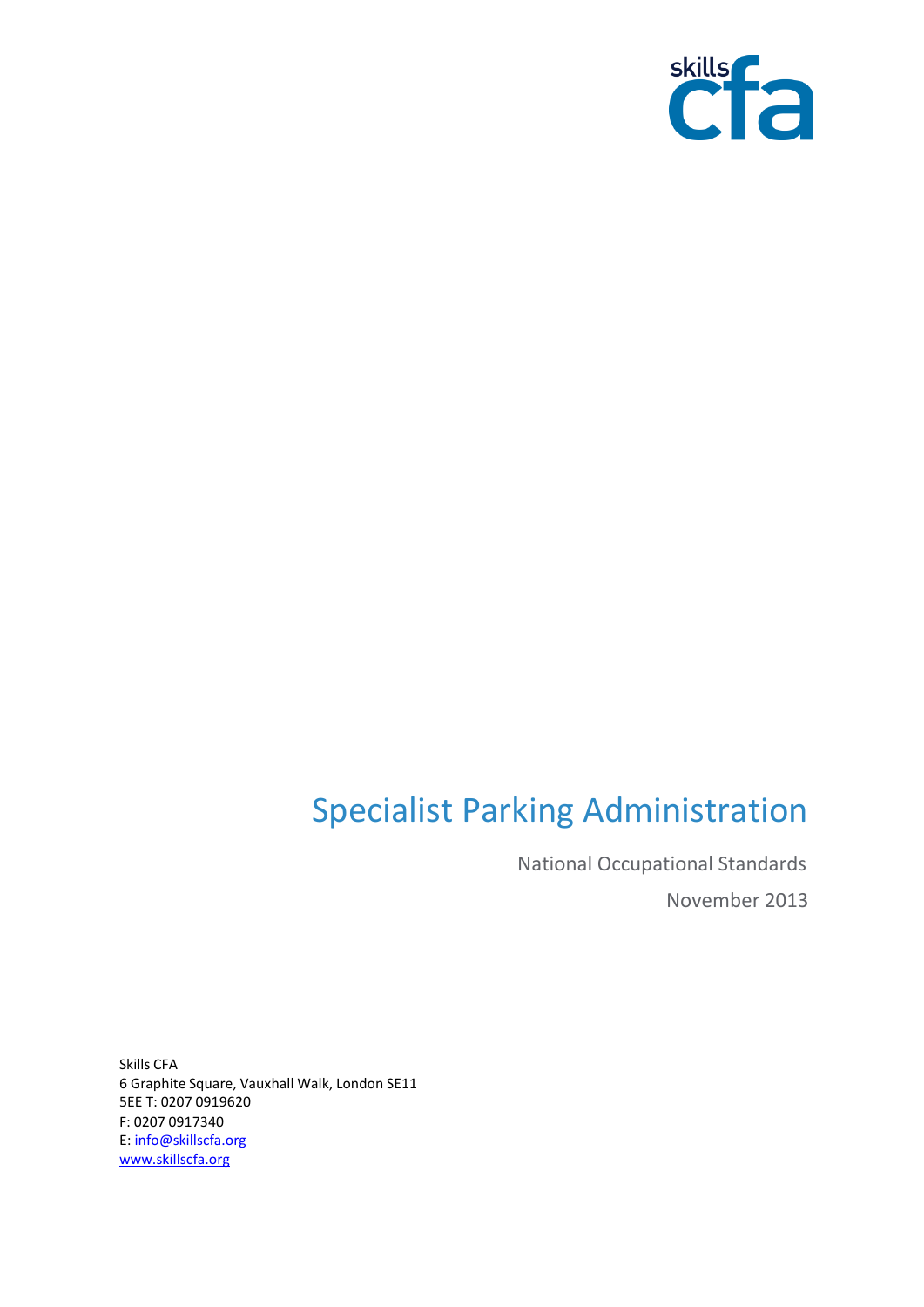

| No.     | <b>NOS Title</b>                                                                                | Page |
|---------|-------------------------------------------------------------------------------------------------|------|
|         |                                                                                                 |      |
| CFASPA1 | Administer parking permits, suspensions and dispensations                                       | 1    |
| CFASPA2 | Administer parking and traffic challenges, representations and<br>parking charge notice appeals | 6    |
| CFASPA3 | Administer statutory parking and traffic appeals                                                | 13   |
| CFASPA4 | Administer parking and traffic debt recovery                                                    | 20   |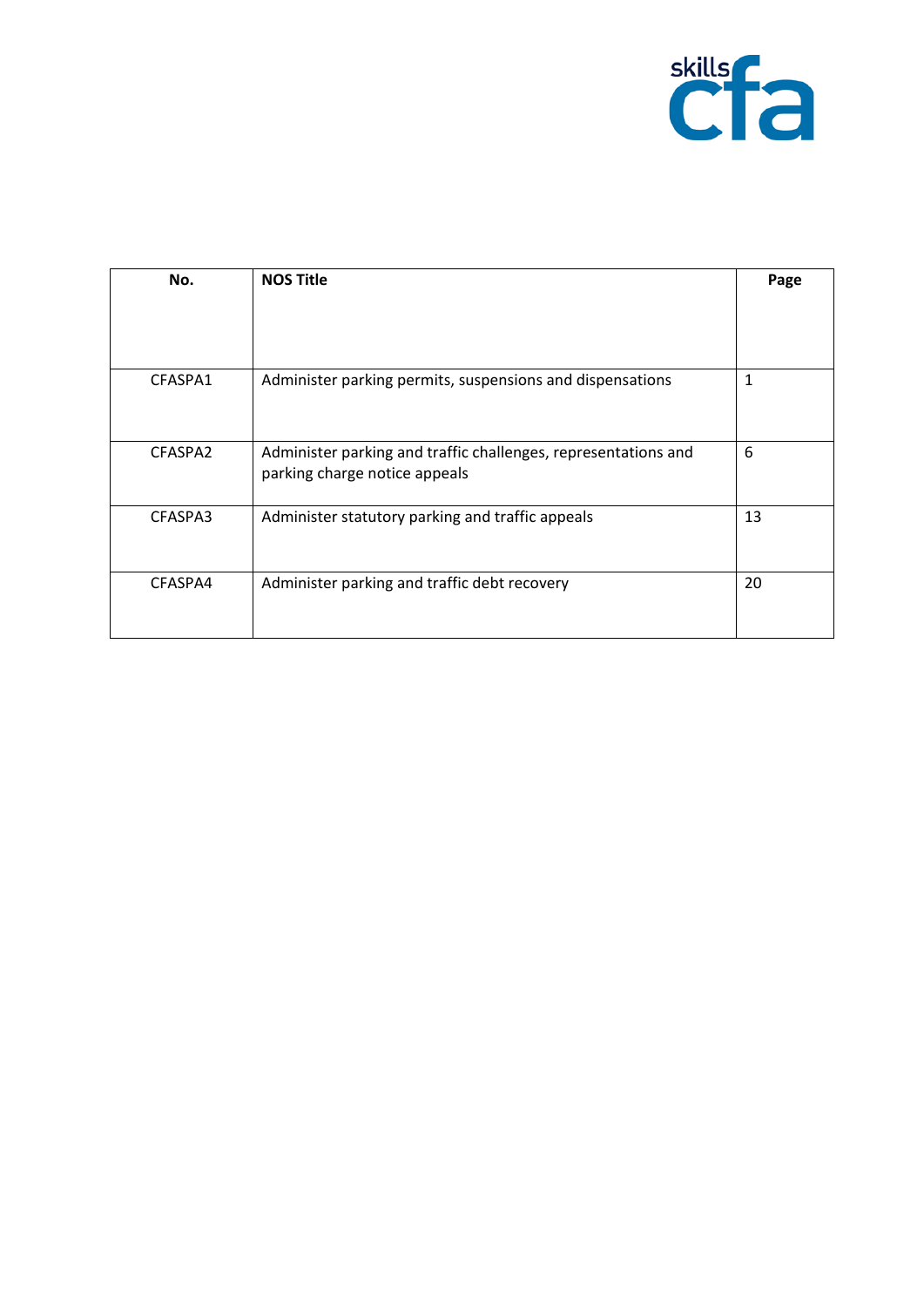

**Overview** This standard is about the provision of administrative services for the issue of parking permits, suspensions and dispensations, including waivers and blue badges.

> This standard is for all employees involved in the provision of administrative services for the issue of parking permits, suspensions and dispensations, including waivers and blue badges.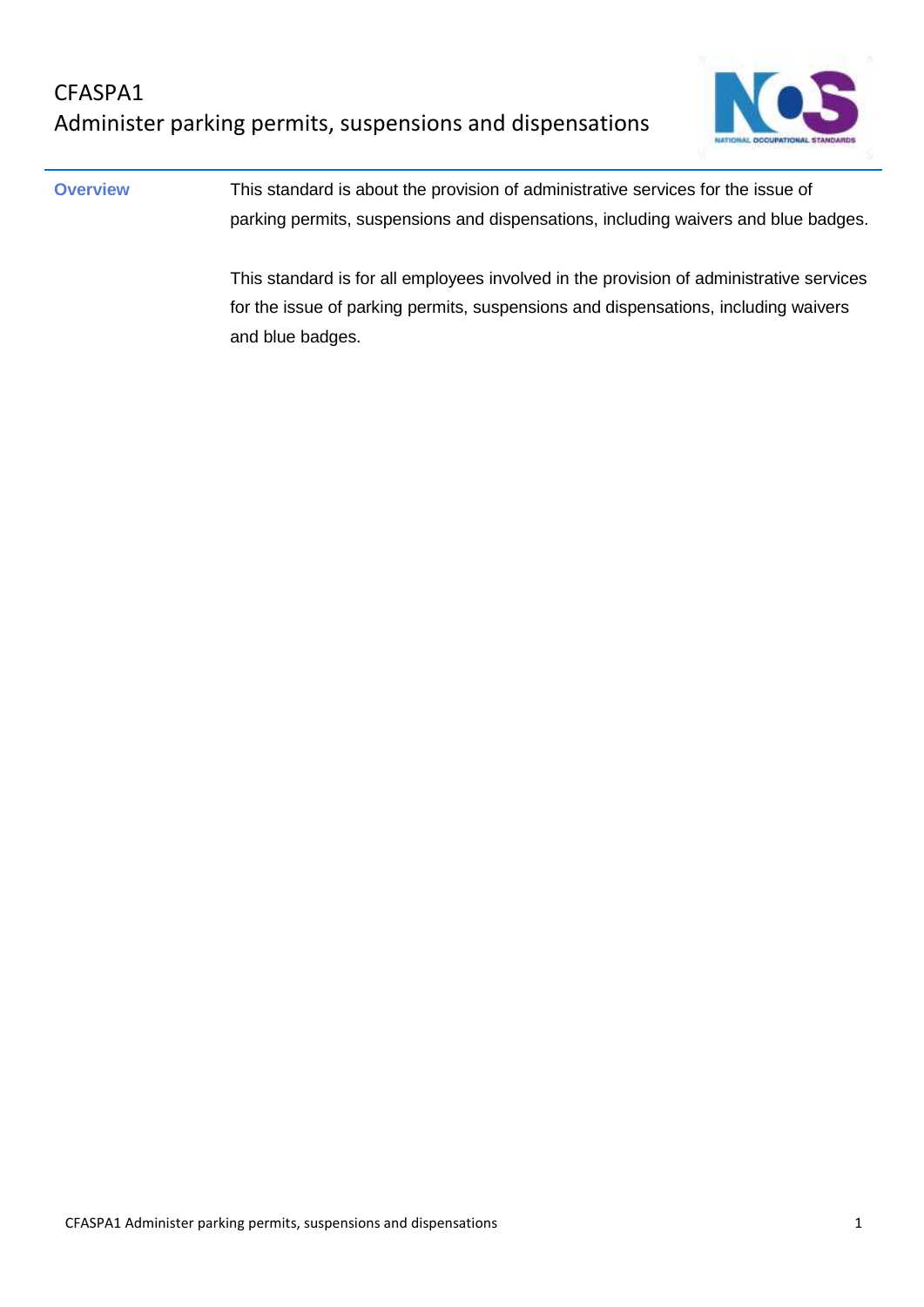

| <b>Performance</b>   | Receive and process applications |                                                                                           |  |
|----------------------|----------------------------------|-------------------------------------------------------------------------------------------|--|
| criteria             |                                  |                                                                                           |  |
| You must be able to: | P1                               | advise customers on criteria for eligibility                                              |  |
|                      | P <sub>2</sub>                   | review applications and supporting evidence against published criteria                    |  |
|                      | P <sub>3</sub>                   | seek additional evidence from the customer if required                                    |  |
|                      | P4                               | carry out relevant checks in accordance with organisational and legislative<br>procedures |  |
|                      | P <sub>5</sub>                   | where necessary, seek opinions from appropriate medical professionals                     |  |
|                      | P <sub>6</sub>                   | handle supporting documentation securely and in line with current legislation or          |  |
|                      |                                  | relevant terms and conditions                                                             |  |
|                      | P7                               | make a decision to approve or decline the application<br><b>Issue documentation</b>       |  |
|                      |                                  |                                                                                           |  |
| You must be able to: | P <sub>8</sub>                   | communicate the decision to the customer, return documentation where                      |  |
|                      |                                  | necessary and issue appropriate paperwork                                                 |  |
|                      | P <sub>9</sub>                   | maintain appropriate records including renewals                                           |  |
|                      | P <sub>10</sub>                  | process payments and handle refunds in line with organisational procedures                |  |
|                      | P11                              | communicate the decision or information to other relevant departments                     |  |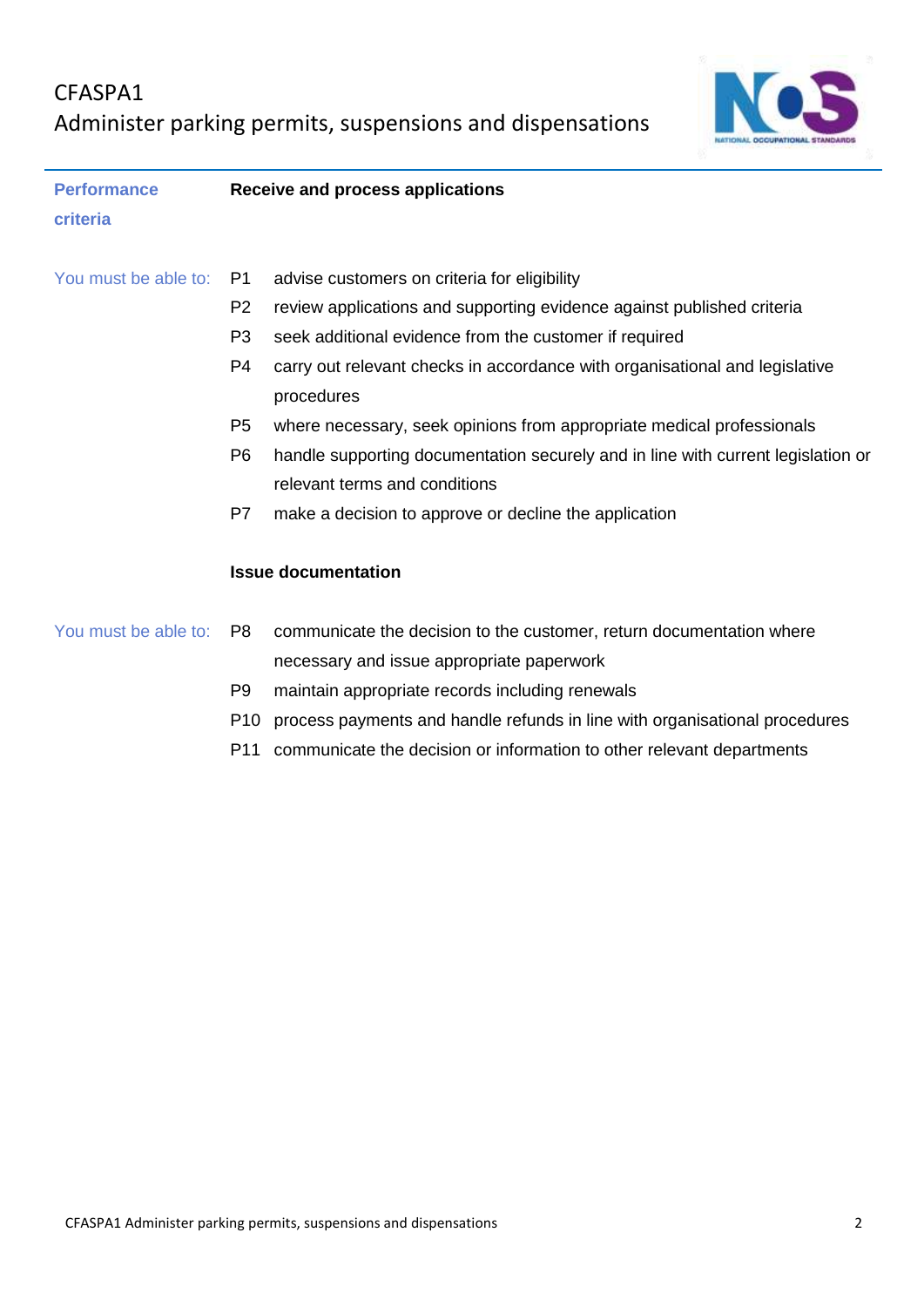

## **Knowledge and understanding**

## You need to know and understand:

- K1 the services that you are responsible for and the limits and scope of your responsibilities and authority in providing these services
- K2 your organisation's policies, procedures and constraints that affect services in your area of responsibility and how to apply them
- K3 the current legislation, regulations and codes of conduct that apply
- K4 the requirements of the Data Protection Act and its implications for your role
- K5 the criteria, policy and procedures in relation to permits, season tickets, suspensions, dispensations / waivers and blue badges
- K6 the range of checks that are relevant to applications and how and when to carry them out
- K7 your organisation's anti-fraud policies and procedures and how to operate them
- K8 the specialist software used by your organisation for the issue of permits, season tickets, suspensions, dispensations / waivers and blue badges and how to use it
- K9 the evidence required to support an application for a permit, season tickets, suspension, dispensation / waiver or blue badge
- K10 understanding of payment and refund processing within your organisation
- K11 how to communicate effectively with customers and other relevant departments
- K12 the importance of the audit trail of controlled stationary
- K13 how to update and maintain records as necessary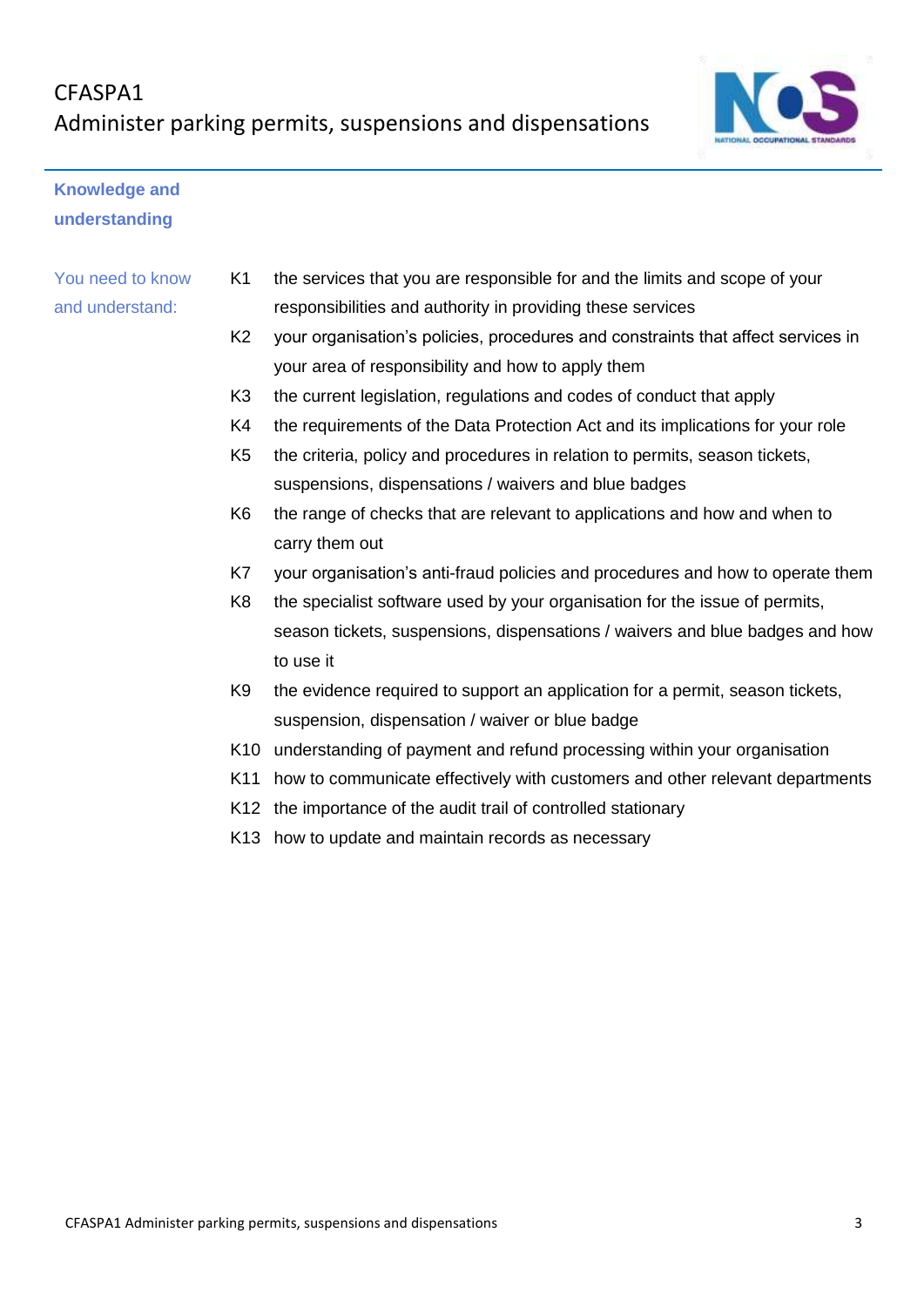

## **Additional information**

**Skills** You will apply the following skills:

- 1. accuracy
- 2. analysis
- 3. communicating
- 4. decision-making
- 5. evaluating
- 6. interpersonal skills
- 7. letter writing
- 8. listening
- 9. managing time
- 10. negotiating
- 11. organising
- 12. presenting yourself
- 13. problem solving
- 14. questioning
- 15. quality checking
- 16. recording
- 17. researching
- 18. using technology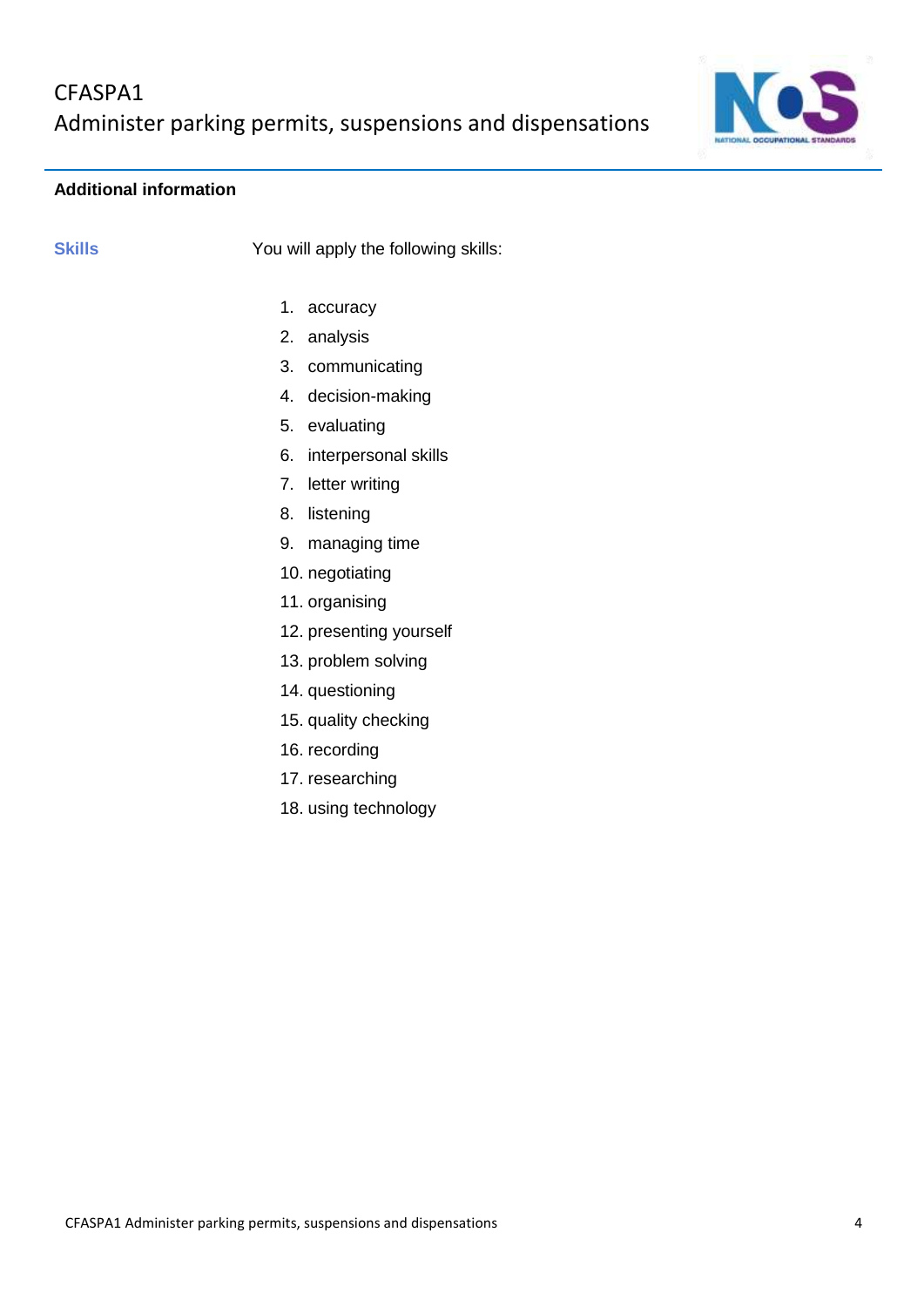

| <b>Developed by</b>                | <b>Skills CFA</b>                                                                  |
|------------------------------------|------------------------------------------------------------------------------------|
| <b>Version number</b>              | $\overline{2}$                                                                     |
| <b>Date approved</b>               | October 2013                                                                       |
| <b>Indicative review</b><br>date   | October 2016                                                                       |
| <b>Validity</b>                    | Current                                                                            |
| <b>Status</b>                      | Original                                                                           |
| <b>Originating</b><br>organisation | <b>Skills CFA</b>                                                                  |
| <b>Original URN</b>                | 234                                                                                |
| <b>Relevant</b><br>occupations     | Elementary security occupations; Parking and civil enforcement occupations         |
| <b>Suite</b>                       | Business and Administration - Specialist Parking Administration (2013)             |
| <b>Key words</b>                   | Parking; administration; administrative services; suspensions and<br>dispensations |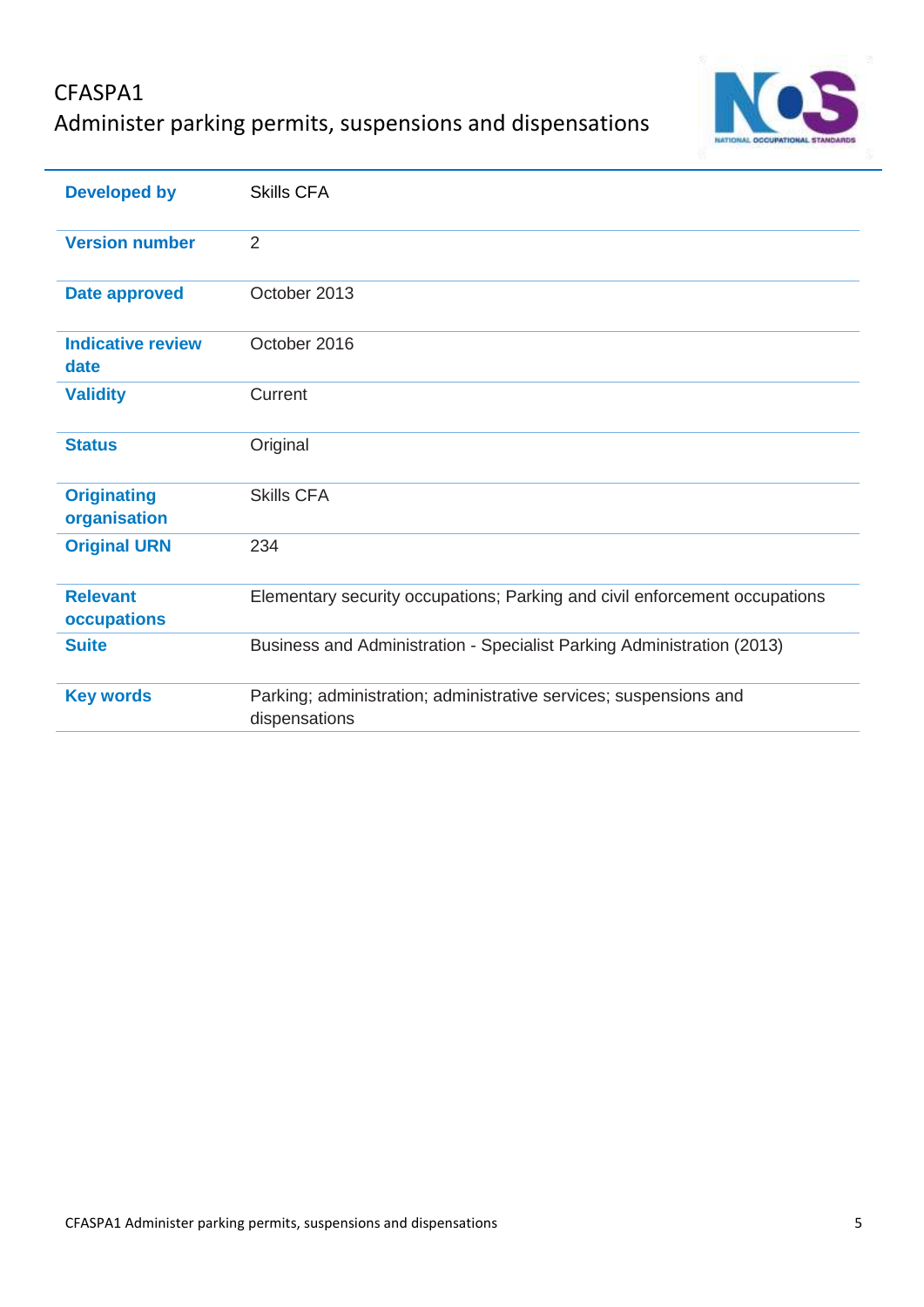

**Overview This standard is about the provision of administrative services for:** 

- parking challenges
- parking representations
- parking charge notice appeals to the operator
- parking charge notice appeals through an Independent Appeals Service (IAS) for parking on private land.

A parking charge notice means any parking or traffic notice issued in relation to any contravention or infringement of contract or trespass under current legislation.

This standard is for all employees who are involved in the provision of administrative services for parking challenges, representations and parking charge notice appeals.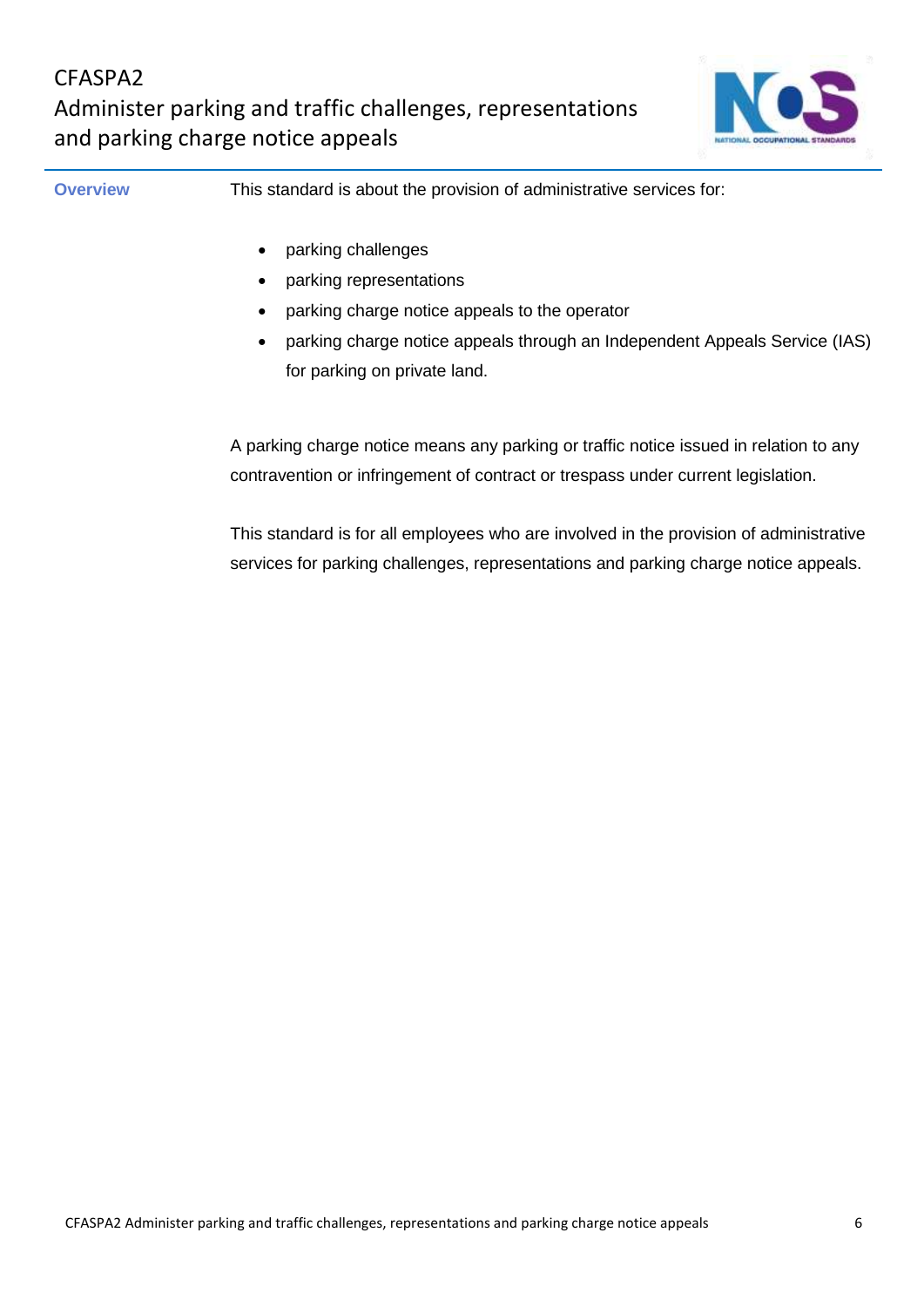

| <b>Performance</b>   | Register receipt of challenges, representations, parking charge notice appeals<br>to the operator and parking charge notice appeals through an IAS |                                                                                 |
|----------------------|----------------------------------------------------------------------------------------------------------------------------------------------------|---------------------------------------------------------------------------------|
| criteria             |                                                                                                                                                    |                                                                                 |
|                      |                                                                                                                                                    |                                                                                 |
| You must be able to: | P1                                                                                                                                                 | respond promptly to a customer's initial enquiry with accurate advice           |
|                      | P <sub>2</sub>                                                                                                                                     | record that you have received the written challenge, representation, parking    |
|                      |                                                                                                                                                    | charge notice appeal to the operator or parking charge notice appeal through    |
|                      |                                                                                                                                                    | an IAS                                                                          |
|                      | P <sub>3</sub>                                                                                                                                     | make sure you have the information you need to understand the customer's        |
|                      |                                                                                                                                                    | case                                                                            |
|                      | P <sub>4</sub>                                                                                                                                     | check the details of the documentation you have received for accuracy,          |
|                      |                                                                                                                                                    | consistency and validity                                                        |
|                      | P <sub>5</sub>                                                                                                                                     | inform a customer of the courses of action that may be taken if the             |
|                      |                                                                                                                                                    | documentation submitted as part of a challenge, representation, parking         |
|                      |                                                                                                                                                    | charge notice appeal to the operator or parking charge notice appeal through    |
|                      |                                                                                                                                                    | an IAS fails to meet requirements                                               |
|                      | P <sub>6</sub>                                                                                                                                     | inform a customer when their situation does not fall within recognised criteria |
|                      |                                                                                                                                                    | for cancellation, and also inform them of the subsequent courses of action they |
|                      |                                                                                                                                                    | may take                                                                        |
|                      | P7                                                                                                                                                 | comply with organisational, self-regulatory and legal requirements              |
|                      |                                                                                                                                                    |                                                                                 |
|                      | Respond to challenges, representations, parking charge notice appeals to the<br>operator and parking charge notice appeals through an IAS          |                                                                                 |
| You must be able to: |                                                                                                                                                    |                                                                                 |
|                      | P <sub>8</sub>                                                                                                                                     | collate evidence for response to the challenge, representation, parking charge  |
|                      |                                                                                                                                                    | notice appeal to the operator or parking charge notice appeal through an IAS    |
|                      | P <sub>9</sub>                                                                                                                                     | if necessary, take prompt action to suspend the enforcement process while the   |
|                      |                                                                                                                                                    | case is being investigated                                                      |
|                      | P10                                                                                                                                                | make sure all internal records are accurate, reliable, valid and up-to-date     |
|                      | P11                                                                                                                                                | review the documentation to make sure there is sufficient evidence, and decide  |
|                      |                                                                                                                                                    | whether you need additional evidence                                            |
|                      |                                                                                                                                                    | P12 where necessary, obtain the additional items of evidence needed             |
|                      |                                                                                                                                                    | P13 refer any matter which is beyond the limits of your responsibility to the   |
|                      |                                                                                                                                                    | appropriate person                                                              |
|                      |                                                                                                                                                    | P14 review all evidence and make a decision                                     |
|                      |                                                                                                                                                    |                                                                                 |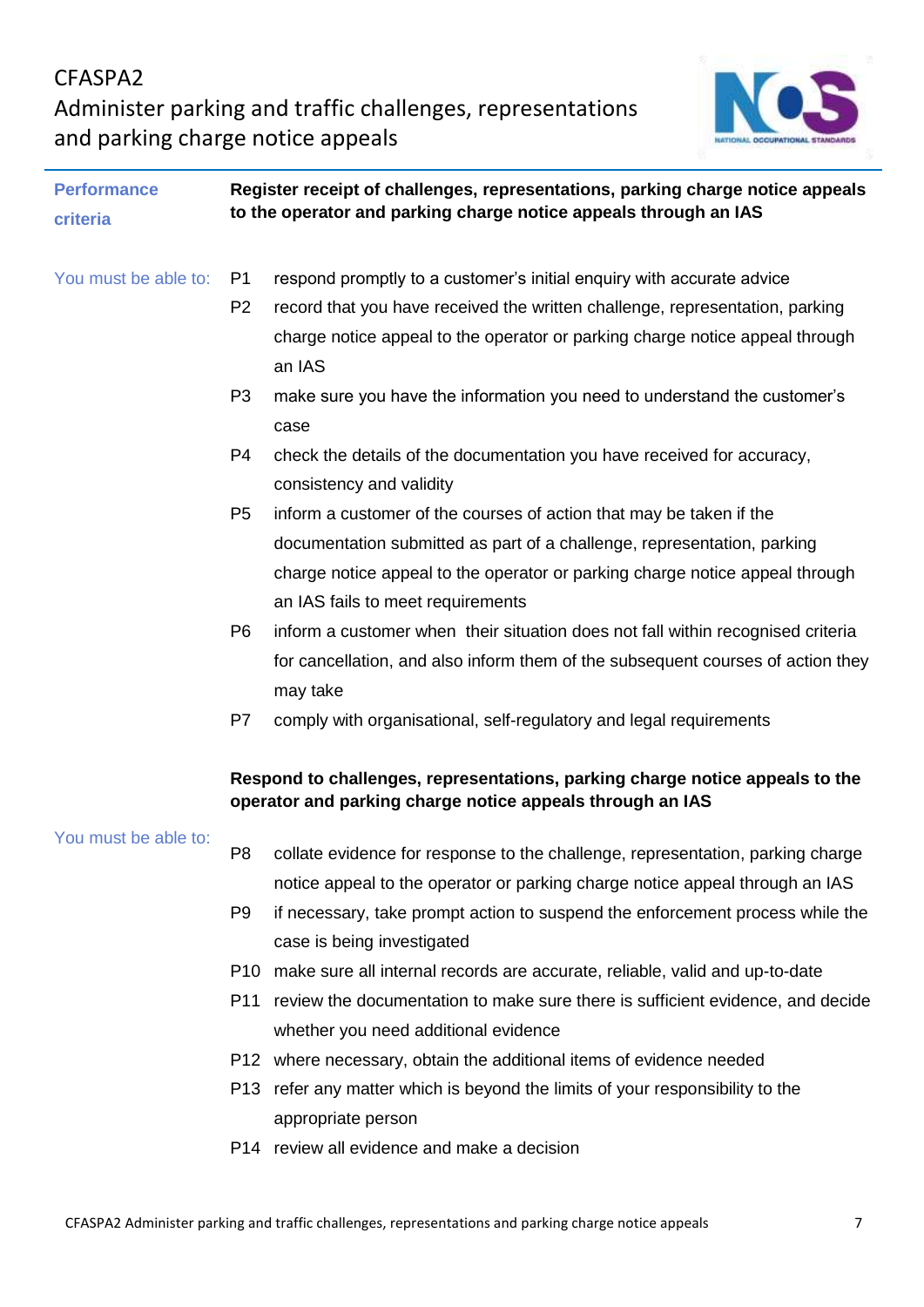

- P15 inform the customer, in writing and within agreed timescales, of your decision and the courses of action that they can take
- P16 when appropriate, reactivate the enforcement process
- P17 keep copies of all correspondence and update records
- P18 comply with organisational, self-regulatory and legal requirements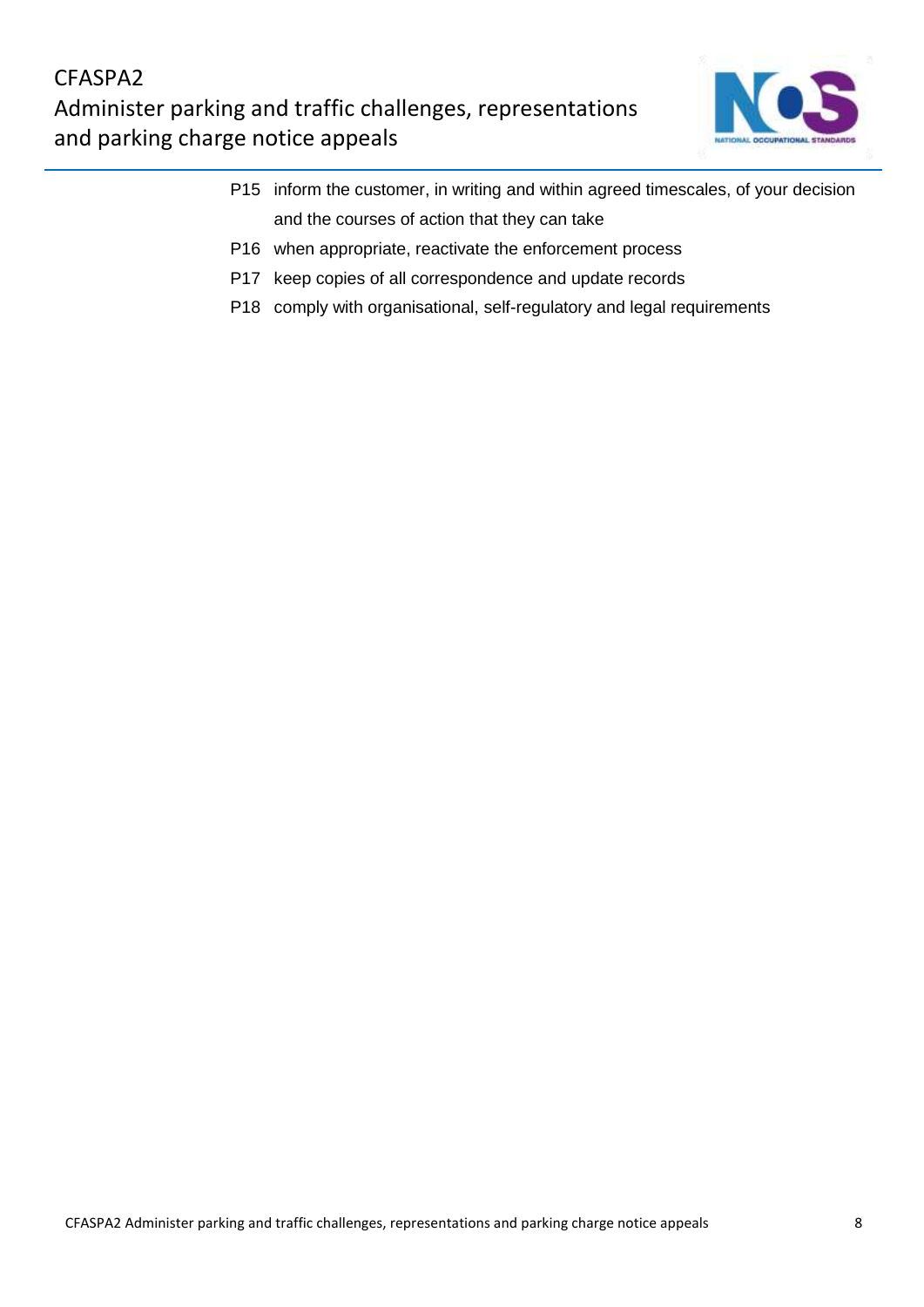

## **Knowledge and understanding**

## You need to know and understand:

- K1 the services that you are responsible for and the limits and scope of your responsibilities and authority in providing these services
- K2 your organisation's policies, procedures and constraints that affect services in your area of responsibility and how to apply them
- K3 the current legislation and codes of practice relating to parking that apply when you are dealing with a challenge, representation, parking charge notice appeal to the operator or parking charge notice appeal through an IAS
- K4 the requirements of the Data Protection Act and its implications for your role
- K5 the specialist software used by your organisation for the recording and processing of challenges, representations, parking charge notice appeals to the operator and parking charge notice appeals through an IAS, and how to use it
- K6 how to access and use the sources of information that you need to deal with challenges, representations, parking charge notice appeals to the operator and parking charge notice appeals through an IAS
- K7 how to interpret the documents that are used in parking control administration in relation to dealing with challenges, representations, parking charge notice appeals to the operator and parking charge notice appeals through an IAS
- K8 how to communicate effectively with customers so that you can be clear about the nature of their enquiry and can explain to customers the courses of action available to them
- K9 the information that is needed to consider a challenge, representation, parking charge notice appeal to the operator or parking charge notice appeal through an IAS, and why this is the case
- K10 the recognised criteria for cancellation
- K11 why it is important to record receipt of a challenge, representation, parking charge notice appeal to the operator or parking charge notice appeal through an IAS
- K12 how to identify evidence that is reliable, valid and sufficient
- K13 what information and evidence has to be provided by the customer and how to check that it is valid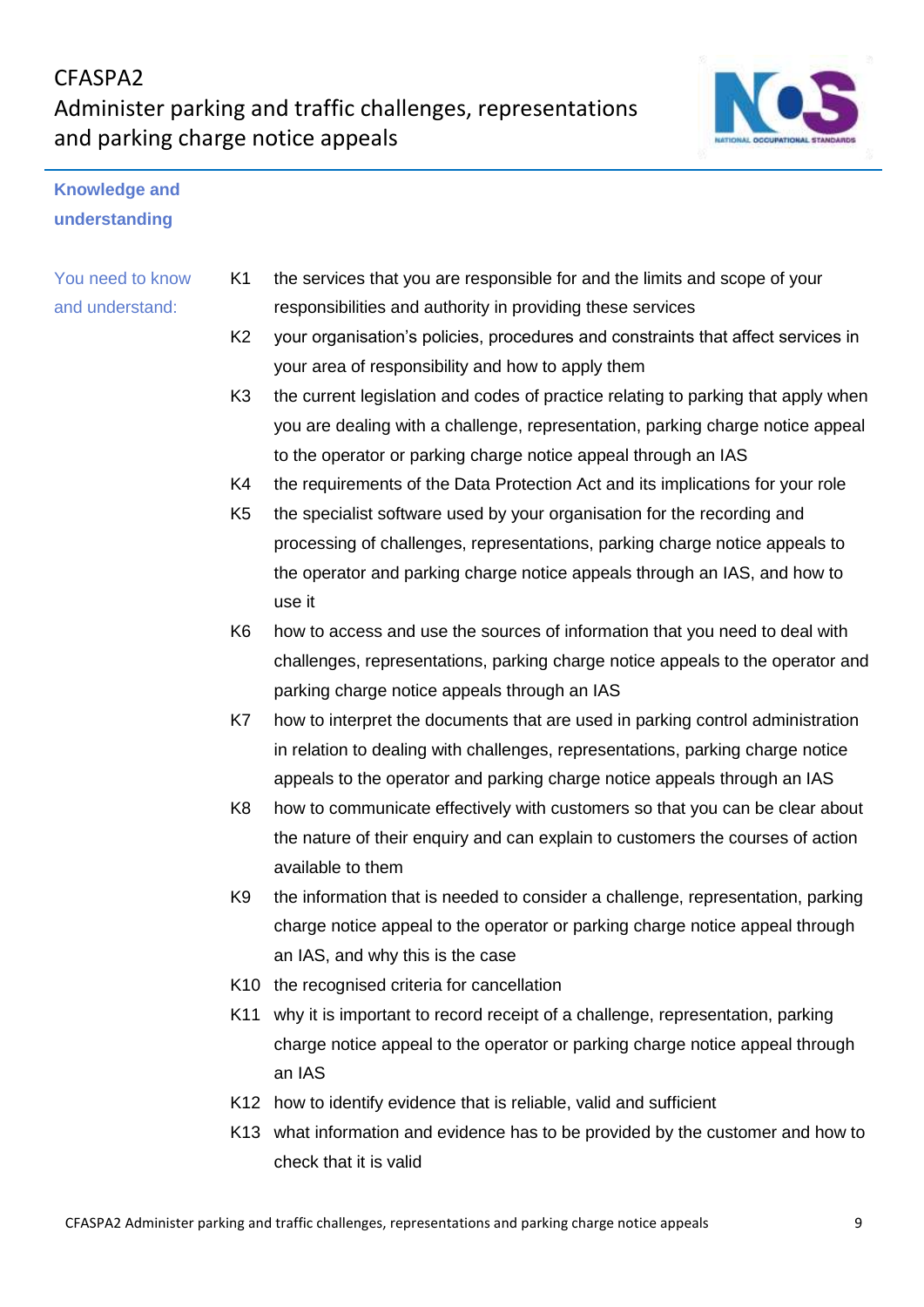

- K14 the range of internal evidence that is needed to support a reliable decision, and where to obtain it
- K15 how to clarify the details of the customer's challenge, representation, parking charge notice appeal to the operator or parking charge notice appeal through an IAS through oral or written questioning
- K16 the limits of your responsibility in investigating a challenge,
- K17 representation, parking charge notice appeal to the operator or parking charge notice appeal through an IAS, and who to refer matters outside of your authority to
- K18 how to identify and obtain evidence that you have not been provided with
- K19 how to make decisions that are supported by the evidence and comply with current legal and organisational requirements
- K20 the courses of action that a customer can take once a decision has been made, and the consequences of taking those courses of action
- K21 who to inform of the outcomes of an independent appeal and why
- K22 the courses of action that are available to the appellant
- K23 the courses of action that are available to the respondent
- K24 what actions to take to reactivate the recovery process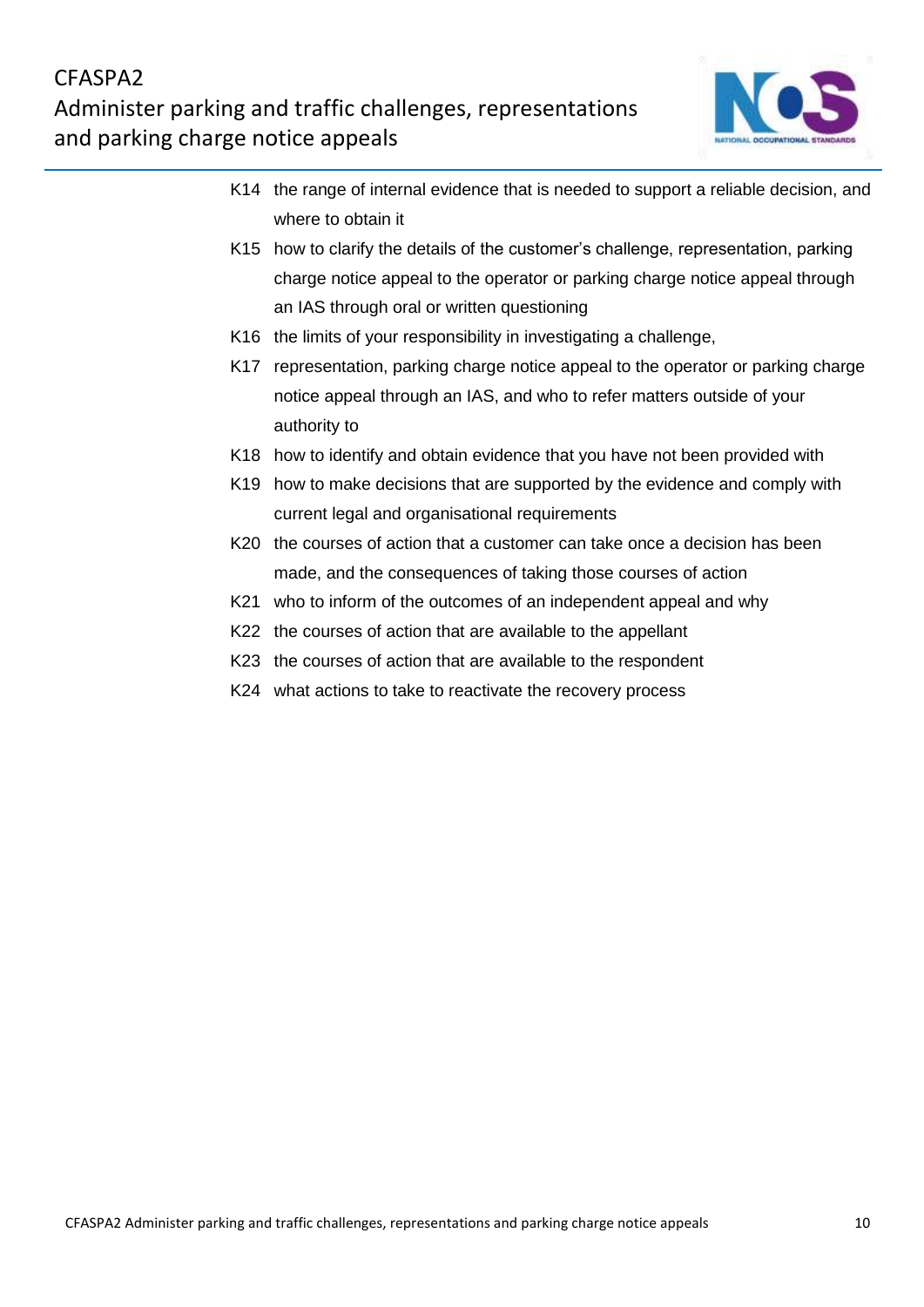

## **Additional information**

**Skills** You will apply the following skills:

- 1. accuracy
- 2. analysis
- 3. communicating
- 4. decision-making
- 5. evaluating
- 6. interpersonal skills
- 7. letter writing
- 8. listening
- 9. managing time
- 10. negotiating
- 11. organising
- 12. presenting yourself
- 13. problem solving
- 14. questioning
- 15. quality checking
- 16. recording
- 17. researching
- 18. using technology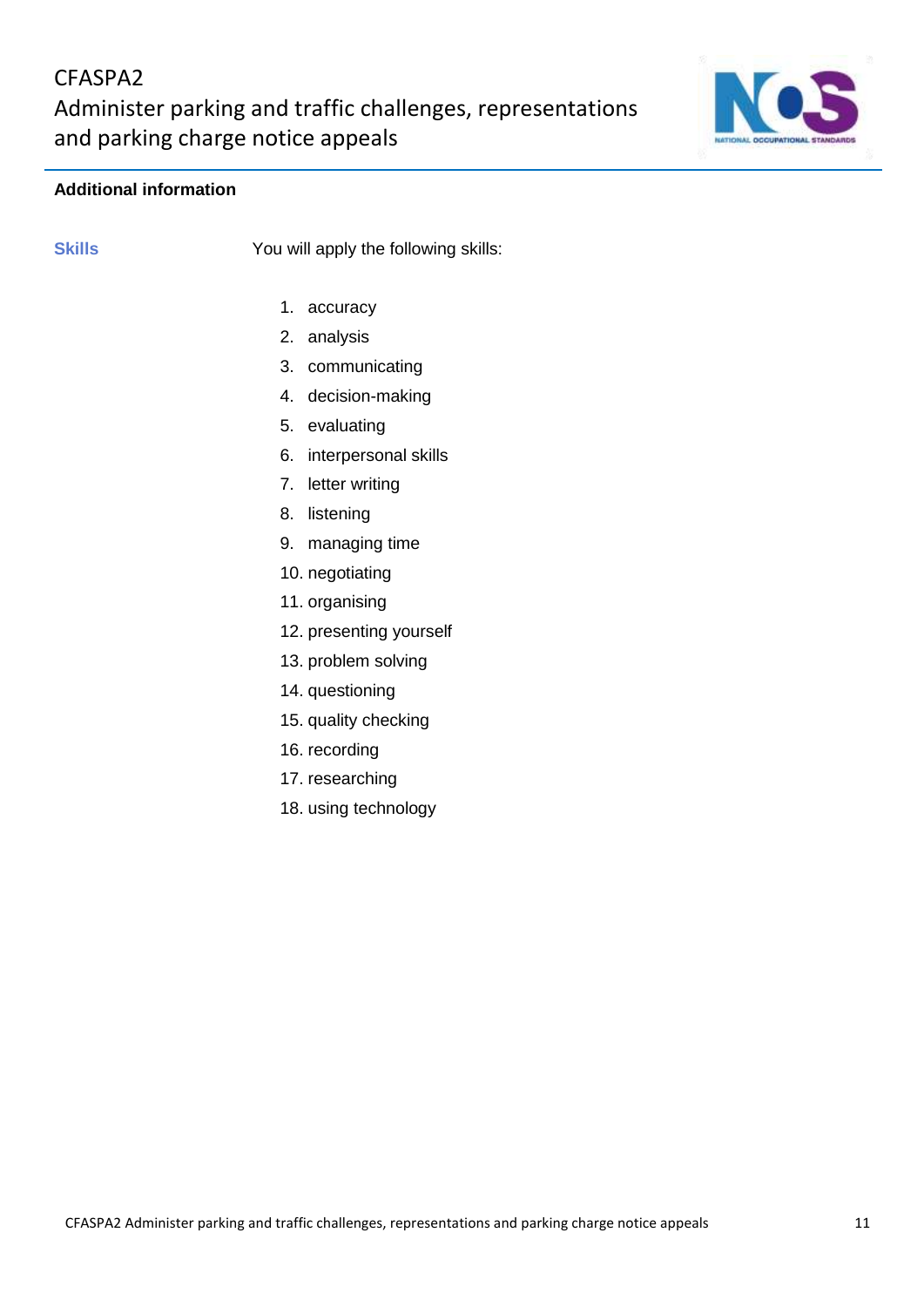## CFASPA2

Administer parking and traffic challenges, representations and parking charge notice appeals



| <b>Developed by</b>                | <b>Skills CFA</b>                                                                                 |
|------------------------------------|---------------------------------------------------------------------------------------------------|
| <b>Version number</b>              | 2                                                                                                 |
| <b>Date approved</b>               | October 2013                                                                                      |
| <b>Indicative review</b><br>date   | October 2016                                                                                      |
| <b>Validity</b>                    | Current                                                                                           |
| <b>Status</b>                      | Original                                                                                          |
| <b>Originating</b><br>organisation | <b>Skills CFA</b>                                                                                 |
| <b>Original URN</b>                | 329                                                                                               |
| <b>Relevant</b><br>occupations     | Elementary security occupation; Parking and civil enforcement occupations                         |
| <b>Suite</b>                       | Business and Administration - Specialist Parking Administration (2013)                            |
| <b>Key words</b>                   | Parking; administration; parking challenges; traffic challenges; parking charge<br>notice appeals |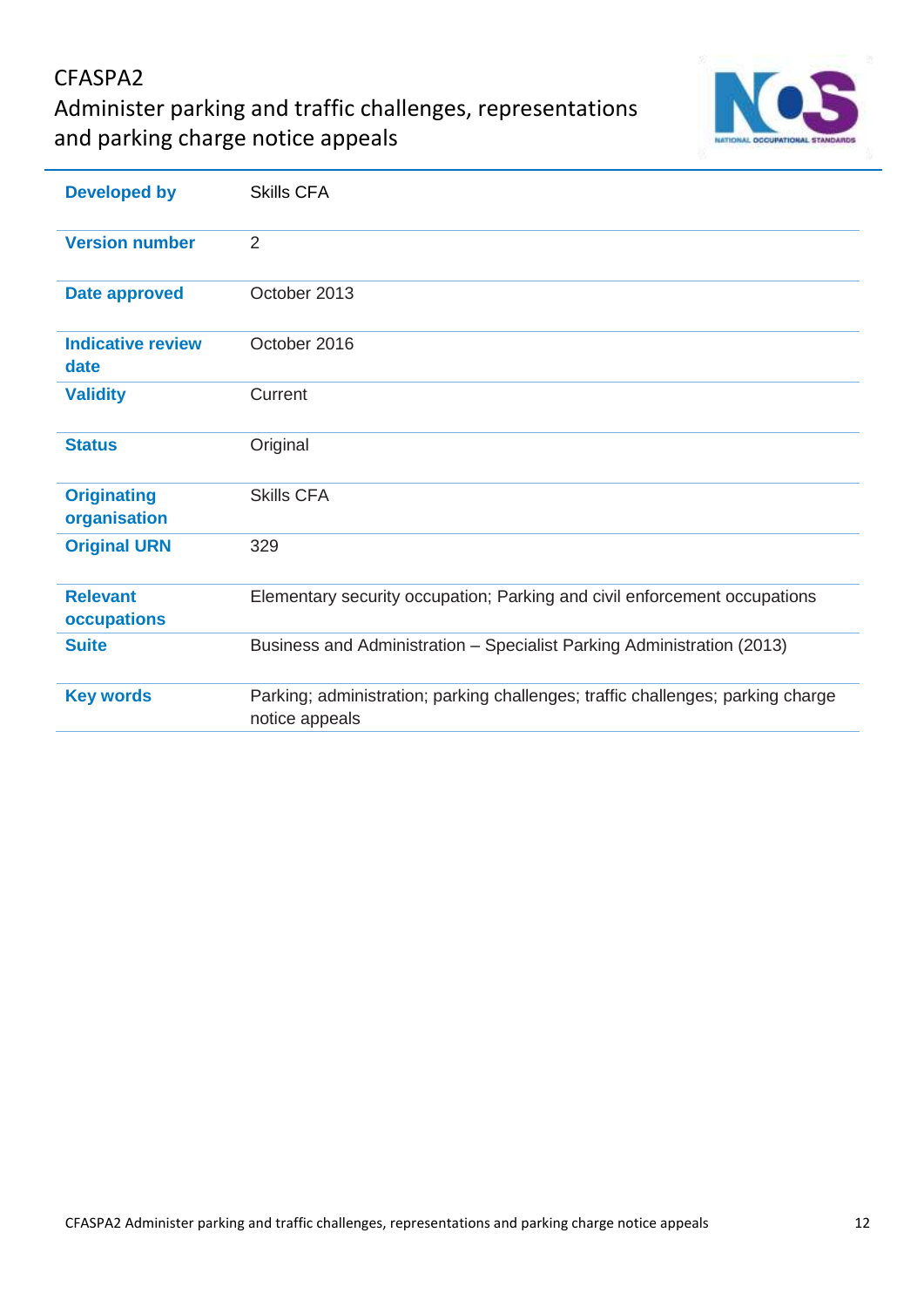

**Overview This standard is about processing documentation and responding to statutory** appeals against parking penalty charge notices (PCN), including those following a successfully filed statement of truth on grounds 1, 2, 3 or 4.

> This standard covers the statutory appeals process. Parking charge notice appeals for which there is no statutory process are covered in standard 2: Administer challenges, representations and parking charge notice appeals.

This standard is for all employees involved in processing and responding to PCNs.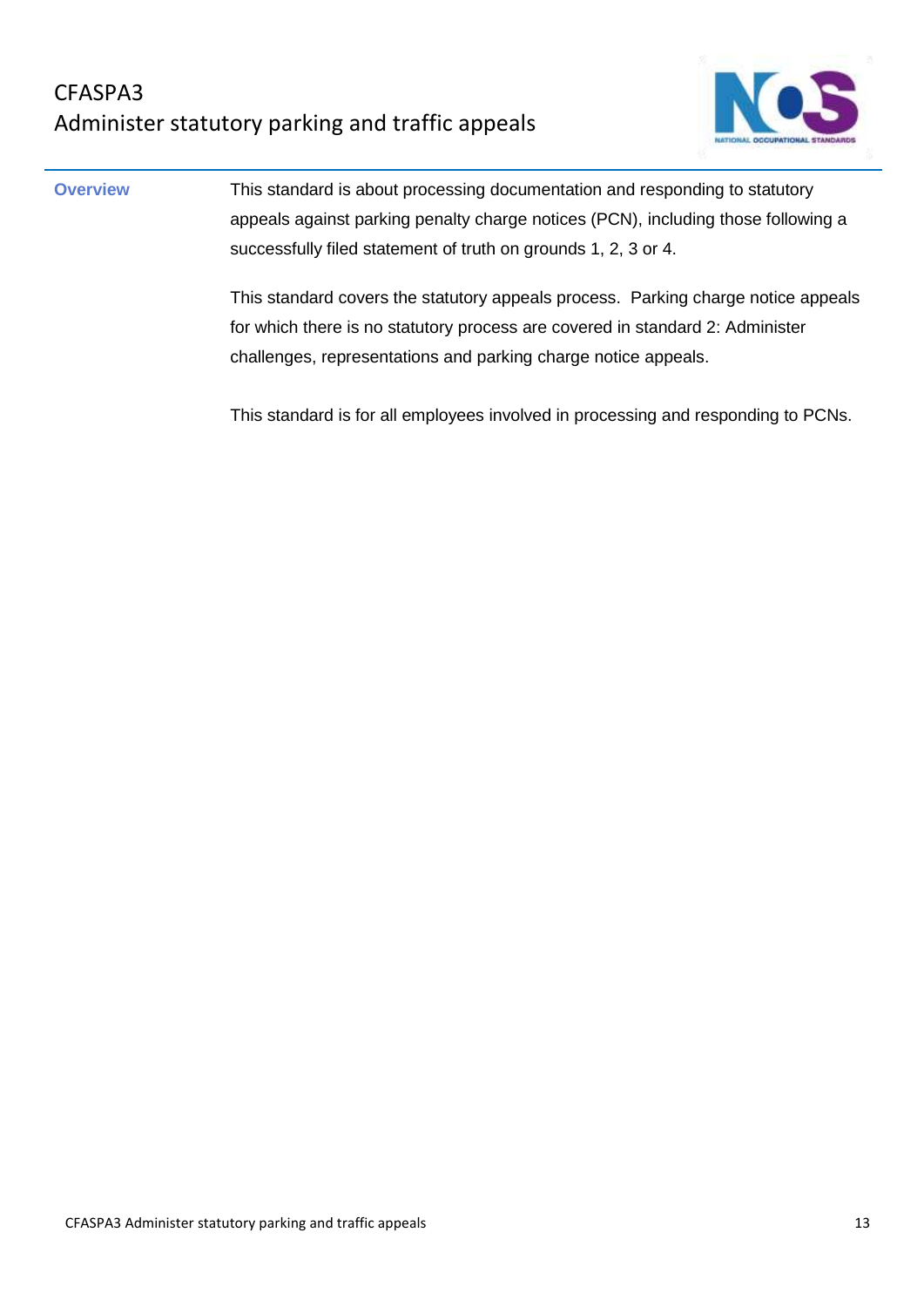# CFASPA3 Administer statutory parking and traffic appeals



| <b>Performance</b>   | Prepare case evidence |                                                                                        |  |
|----------------------|-----------------------|----------------------------------------------------------------------------------------|--|
| criteria             |                       |                                                                                        |  |
|                      |                       |                                                                                        |  |
| You must be able to: | P <sub>1</sub>        | record that you have received the statutory appeal notification or revocation<br>order |  |
|                      | P <sub>2</sub>        | take action to suspend the enforcement process during the investigation                |  |
|                      | P <sub>3</sub>        | check the details of the documentation you have received for accuracy and              |  |
|                      |                       | consistency and notify the appropriate person of any discrepancies                     |  |
|                      | P <sub>4</sub>        | make sure that you understand the grounds on which the customer is                     |  |
|                      |                       | appealing or that the statement of truth has been filed                                |  |
|                      | P <sub>5</sub>        | comply with current organisational and legal requirements                              |  |
|                      | P <sub>6</sub>        | carry out work within the given deadline for the case                                  |  |
|                      |                       | Investigate the case for statutory appeal and decide how to proceed                    |  |
| You must be able to: |                       |                                                                                        |  |
|                      | P7                    | make sure all necessary evidence is present, accurate, valid and reliable              |  |
|                      | P <sub>8</sub>        | identify and obtain any additional items of evidence that are needed                   |  |
|                      | P <sub>9</sub>        | where necessary, consult other people to obtain further information                    |  |
|                      | P <sub>10</sub>       | refer any matter which is beyond the limits of your responsibility to the              |  |
|                      |                       | appropriate person                                                                     |  |
|                      | P <sub>11</sub>       | review all evidence; make and record a decision on the basis of the evidence           |  |
|                      |                       | P12 make sure that the adjudicator and appellant or respondent are informed and        |  |
|                      |                       | that the decision has been recorded properly, when it has been decided not             |  |
|                      |                       | contest the statutory appeal or the statement of truth                                 |  |
|                      |                       | P13 comply with current organisational and legal requirements                          |  |
|                      |                       | <b>Contest the statutory appeal</b>                                                    |  |
| You must be able to: |                       | P14 prepare a case summary in accordance with organisational guidelines and            |  |
|                      |                       | relevant codes of practice                                                             |  |
|                      |                       | P15 collate, label and present documentation in the format required by the appeals     |  |
|                      |                       | service                                                                                |  |
|                      |                       | P16 make sure copies of documentation are provided to all relevant people              |  |
|                      |                       | P17 make sure that you are prepared to respond to requests for further information     |  |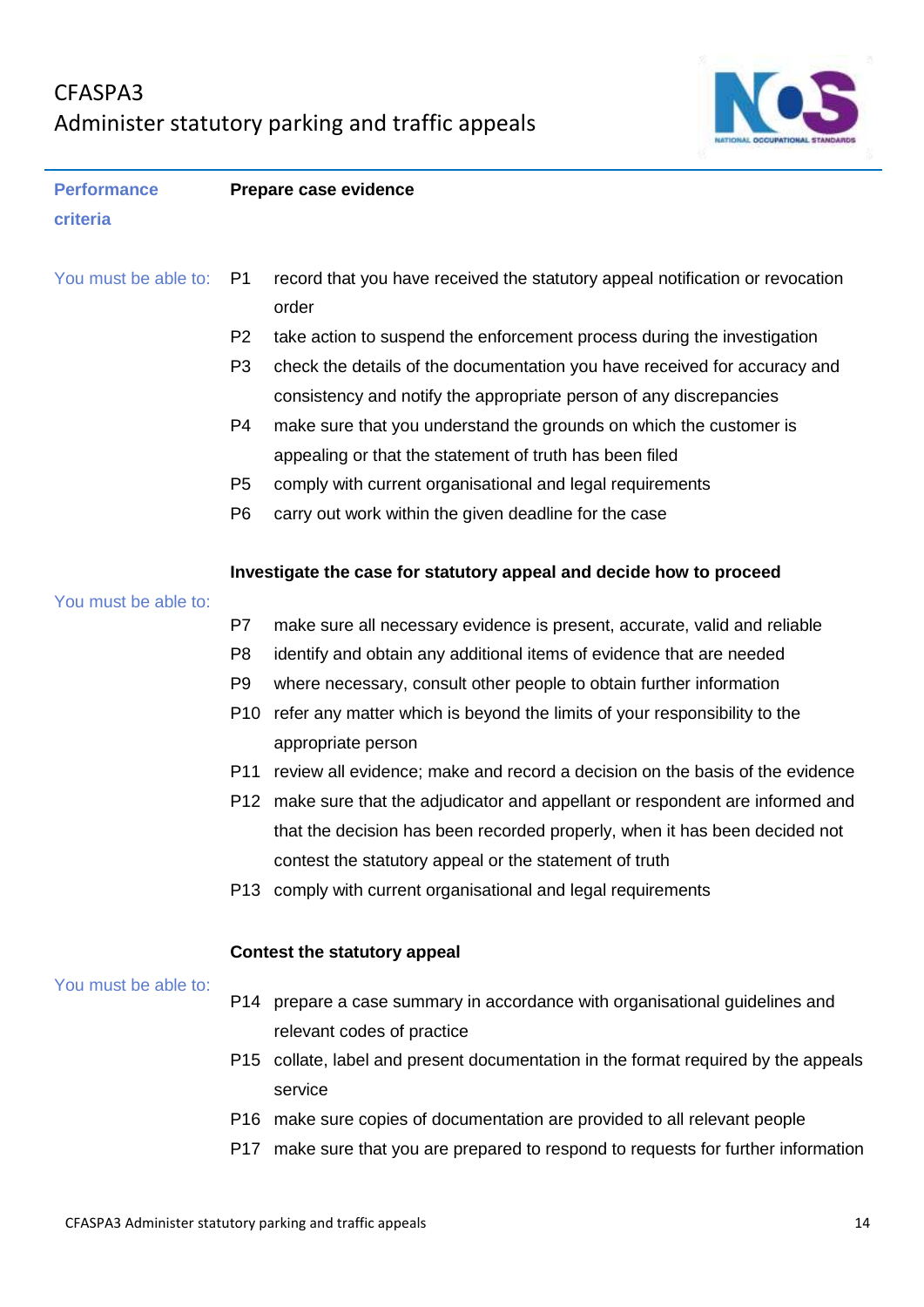

including when a statutory appeal is referred by an adjudicator to an independent person to consider mitigation

P18 be fully conversant with the case and compliant with the Code of Conduct for personal attendance, if you attend the hearing

### **Respond appropriately to the outcomes of the statutory appeal**

You must be able to:

- P19 update all records in accordance with organisational and legal requirements, on receiving notification of the outcome of the statutory appeal
- P20 proceed with the case as appropriate to the outcomes of the statutory appeal
- P21 review and consider the adjudicator's feedback; take appropriate actions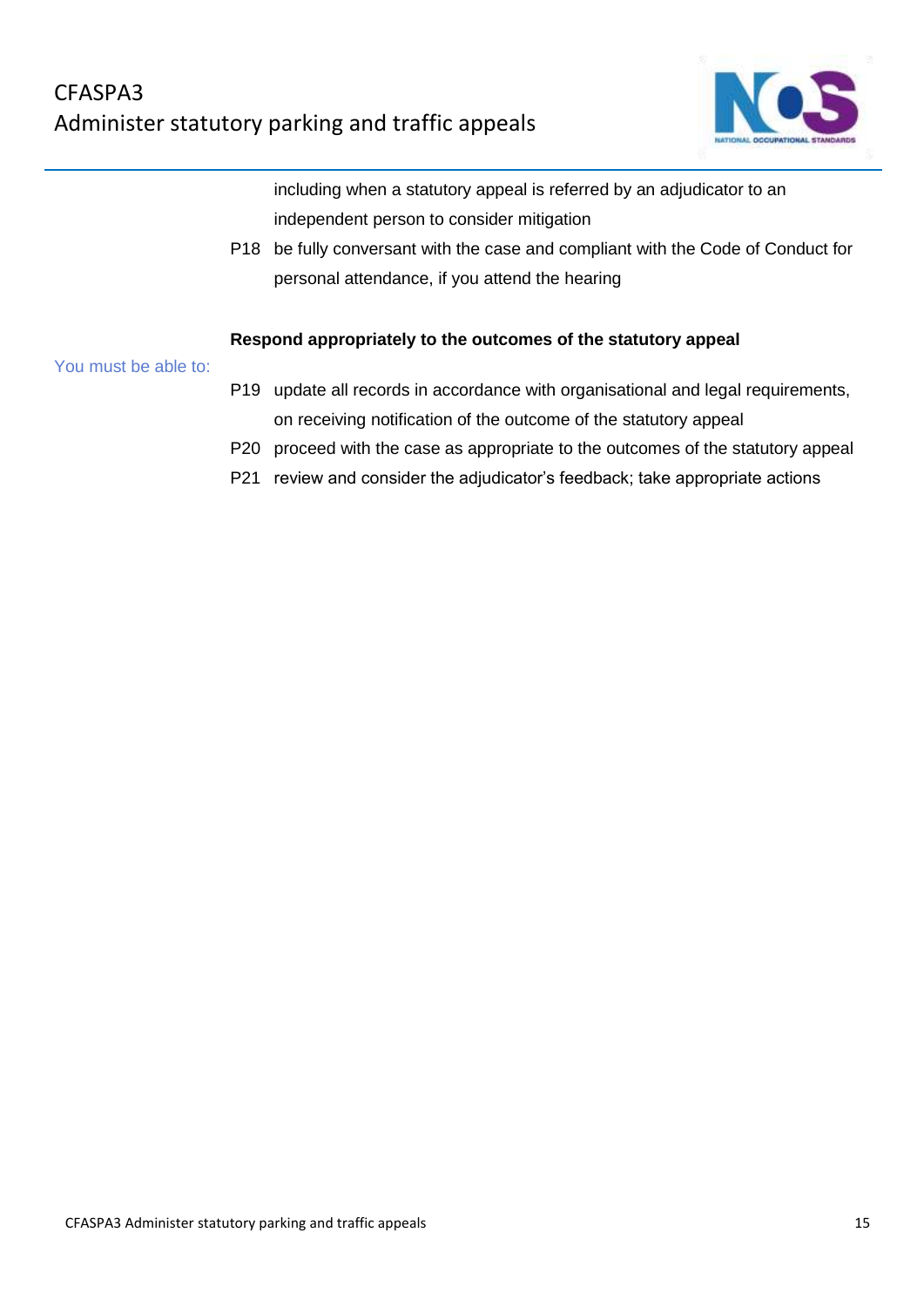

## **Knowledge and understanding**

## You need to know and understand:

- K1 the services for which you are responsible
- K2 your organisation's policies, procedures and constraints that affect services in your area of responsibility
- K3 the rules that apply when you are dealing with statutory appeals
- K4 how to interpret Traffic Regulation Orders
- K5 the current legislation that applies when you are dealing with statutory appeals
- K6 the requirements of the Data Protection Act and its implications for your role
- K7 the specialist software used by your organisation for the recording and processing of statutory appeals
- K8 how to identify evidence that is sufficient, reliable and valid
- K9 what information has to be provided and how to check that it is accurate
- K10 the grounds on which someone may or may not appeal
- K11 the grounds on which someone may or may not file a statement of truth
- K12 the importance of acting within the given deadline for the case and the consequences of failing to do so
- K13 the limits of your responsibility in investigating statutory appeals and to whom matters outside your authority should be referred
- K14 what evidence is needed and why
- K15 how to identify and obtain evidence that you have not been provided with
- K16 who to consult if further information is needed
- K17 how to prepare a case summary
- K18 how to present a case summary and why it is important to present it in this way
- K19 how to prepare the documentation for a case that is not to be contested
- K20 your organisation's requirements for the presentation and organisation of documents for a statutory appeal hearing
- K21 how to prepare yourself for a hearing, if you have to attend one yourself
- K22 the Code of Conduct which regulates how to behave if you attend statutory appeal hearings yourself
- K23 the kinds of further information that might be requested
- K24 what actions to take to close a case
- K25 how to arrange for refunds of fees to be paid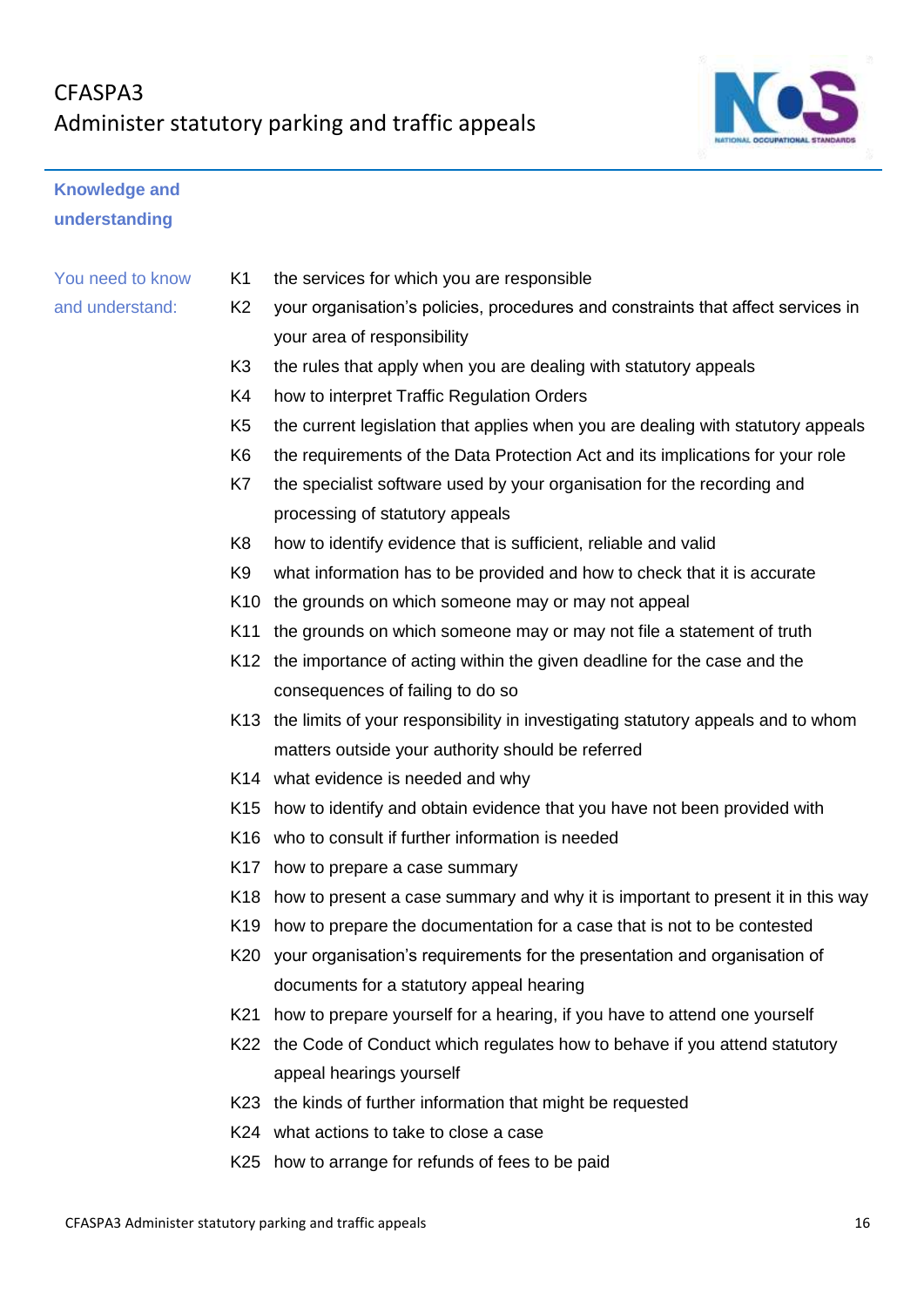## CFASPA3 Administer statutory parking and traffic appeals



- K26 the records (paper and electronic) that need to be updated to record the outcome of the statutory appeal and how to do this
- K27 who to inform of the outcomes of a statutory appeal and why
- K28 the courses of action that are available to the appellant
- K29 the courses of action that are available to the respondent
- K30 what actions to take to reactivate the recovery process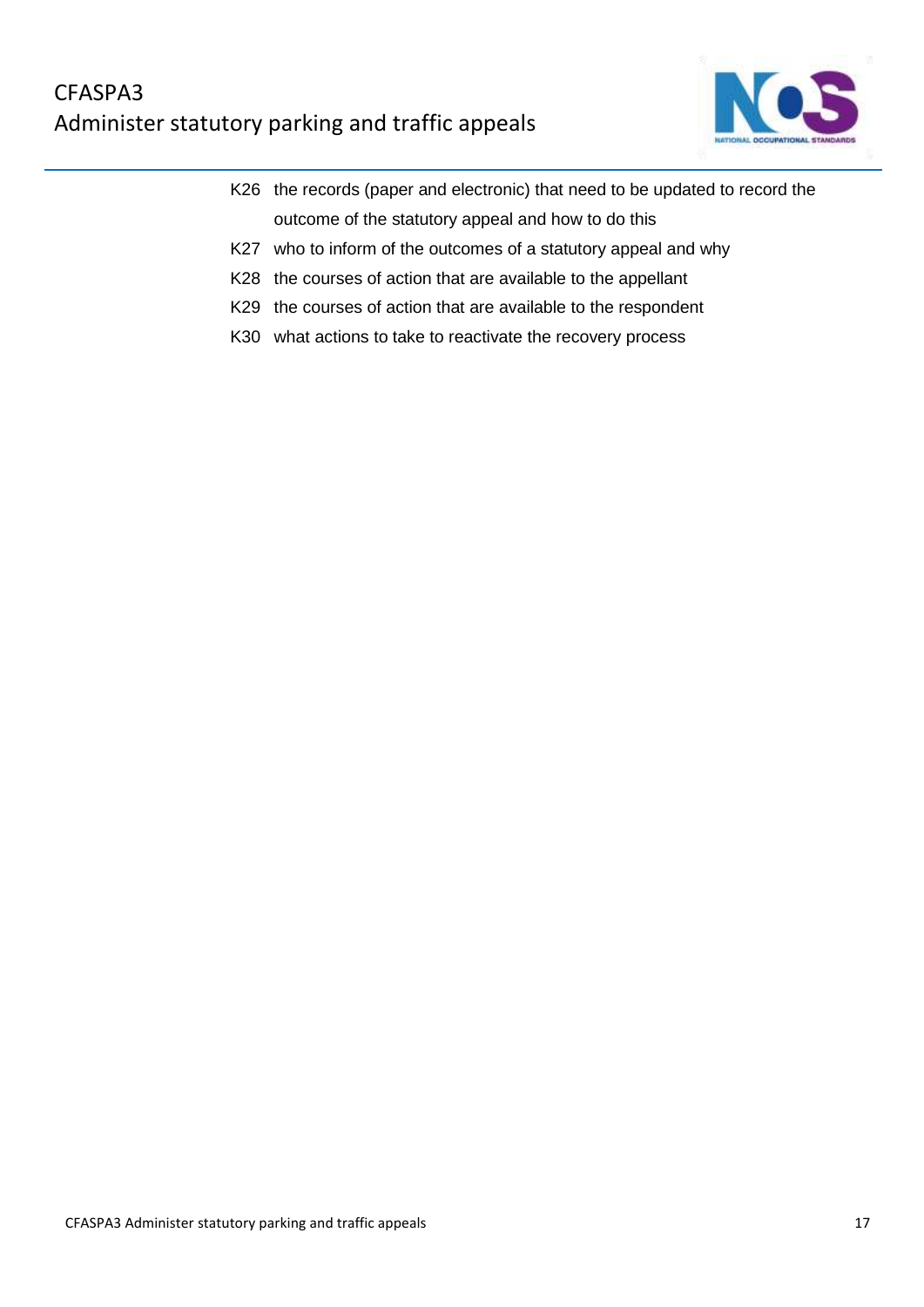

## **Additional information**

**Skills** You will apply the following skills:

- 1. accuracy
- 2. analysis
- 3. communicating
- 4. decision-making
- 5. evaluating
- 6. interpersonal skills
- 7. letter writing
- 8. listening
- 9. managing time
- 10. negotiating
- 11. organising
- 12. presenting yourself
- 13. problem solving
- 14. questioning
- 15. quality checking
- 16. recording
- 17. researching
- 18. using technology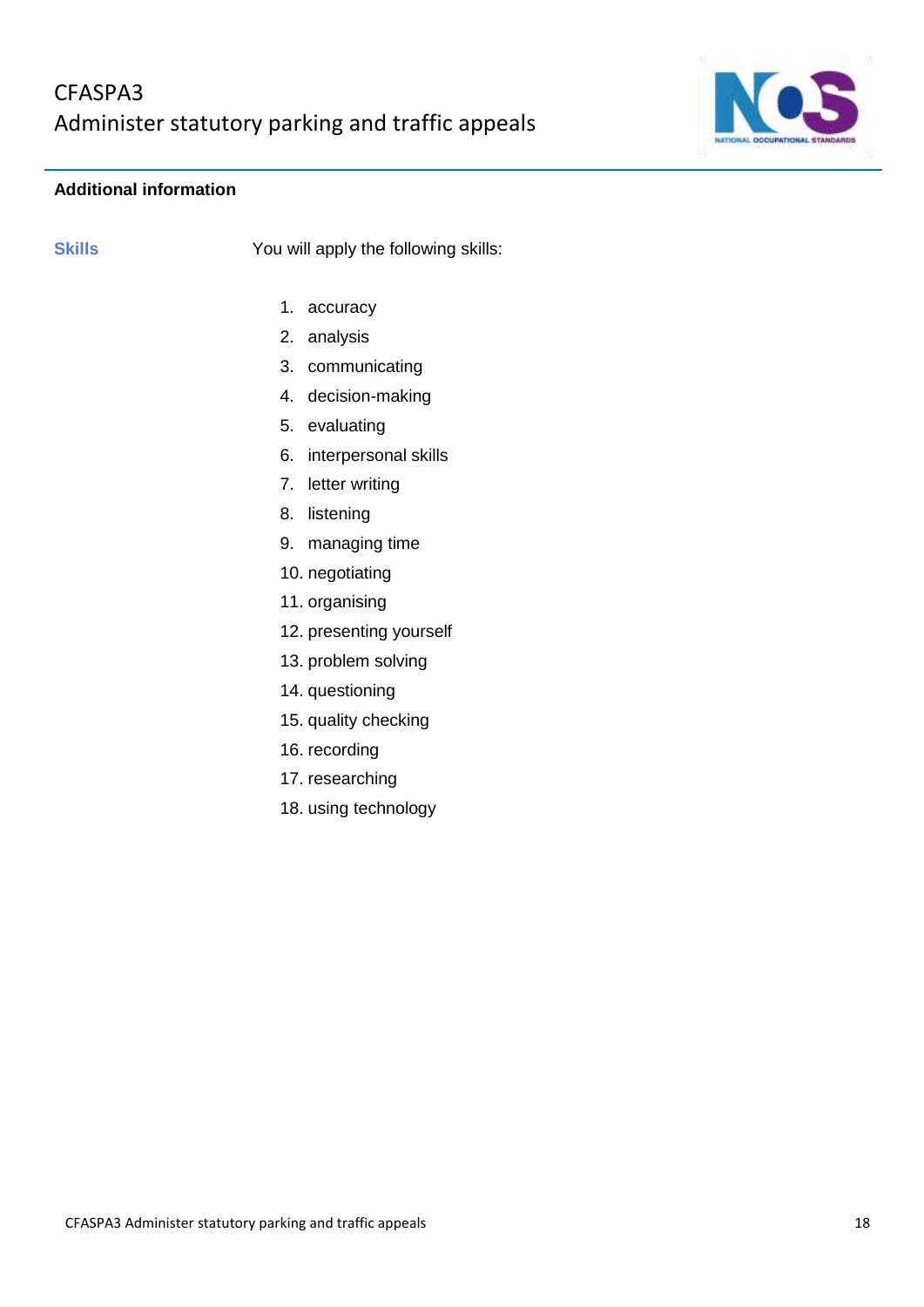# CFASPA3 Administer statutory parking and traffic appeals



| <b>Developed by</b>                | <b>Skills CFA</b>                                                          |
|------------------------------------|----------------------------------------------------------------------------|
| <b>Version number</b>              | 2                                                                          |
| <b>Date approved</b>               | October 2013                                                               |
| <b>Indicative review</b><br>date   | October 2016                                                               |
| <b>Validity</b>                    | Current                                                                    |
| <b>Status</b>                      | Original                                                                   |
| <b>Originating</b><br>organisation | <b>Skills CFA</b>                                                          |
| <b>Original URN</b>                | 330                                                                        |
| <b>Relevant</b><br>occupations     | Elementary security occupations; Parking and civil enforcement occupations |
| <b>Suite</b>                       | Business and Administration - Specialist Parking Administration (2013)     |
| <b>Key words</b>                   | Parking; administration; statutory appeals process; parking charge notices |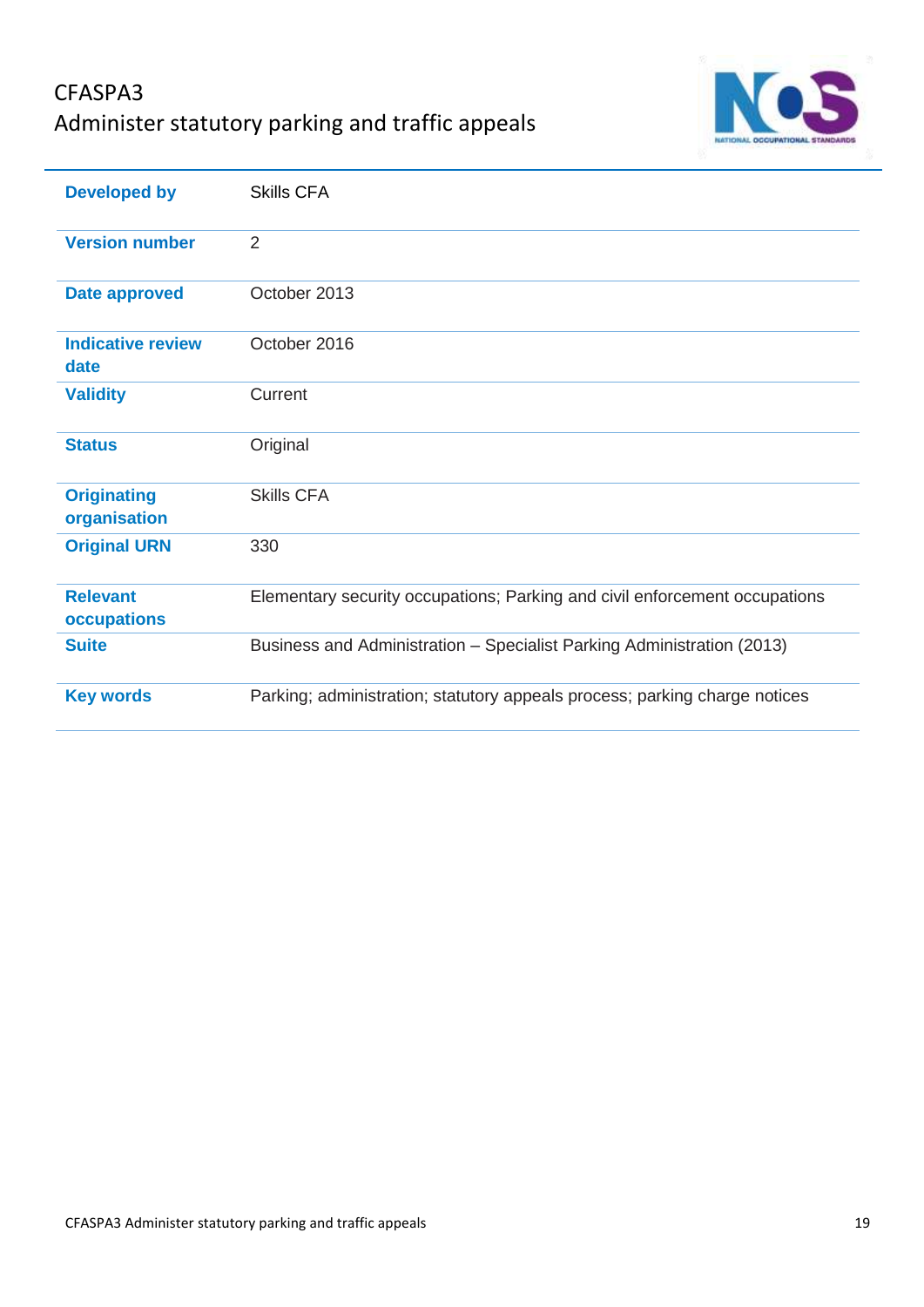

**Overview** This standard is about the provision of administrative services for the recovery of parking and traffic debt, up to and including the court process.

> This standard is relevant for all staff who are involved in the recovery of parking and traffic debt.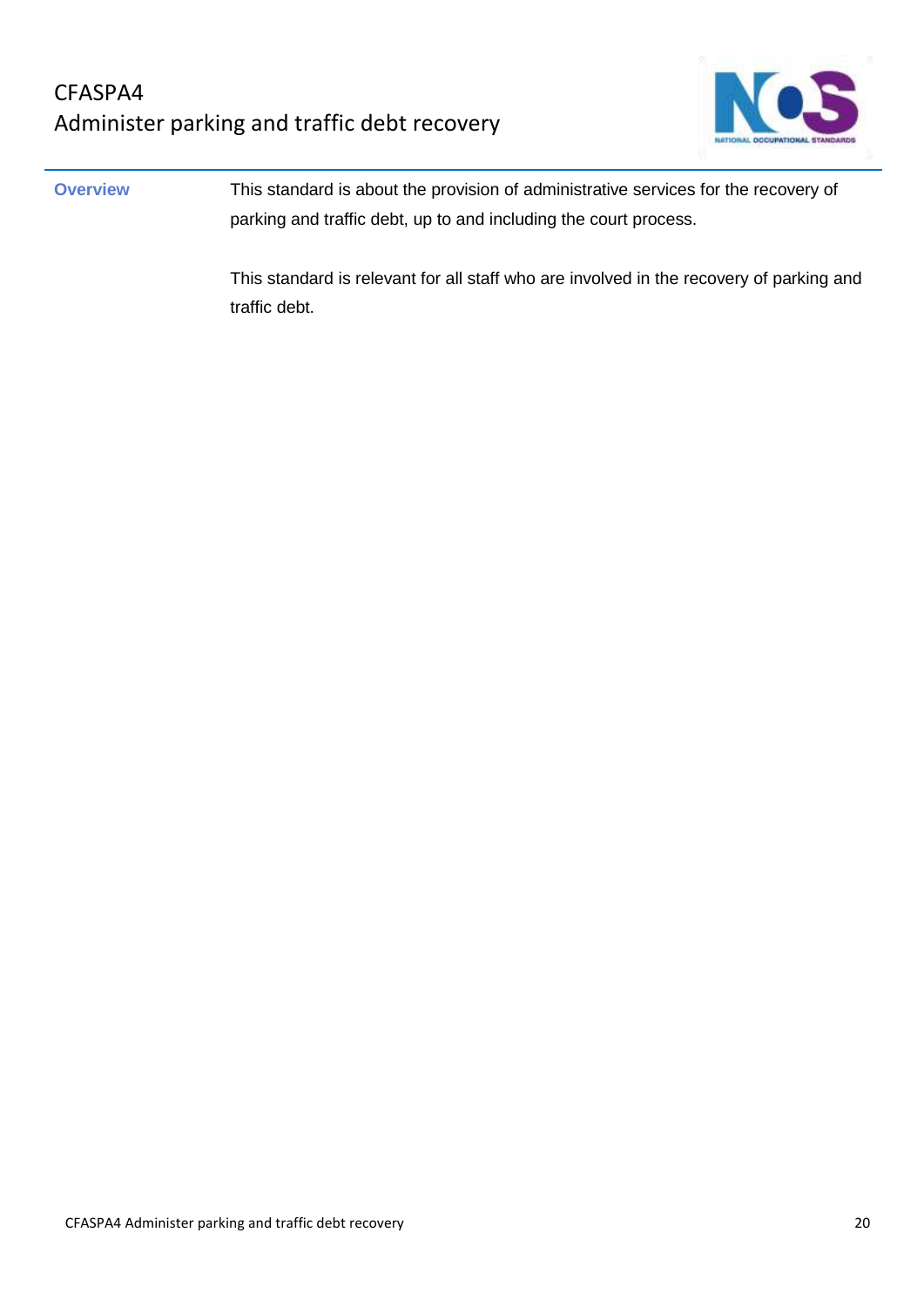

### **Performance**

**criteria**

| You must be able to: | P <sub>1</sub>  | monitor the quality of the data to be registered at Traffic Enforcement Centre       |
|----------------------|-----------------|--------------------------------------------------------------------------------------|
|                      |                 | and/or the relevant court (dependent on the enforcement regime) and ensure           |
|                      |                 | this meets quality standards before submission                                       |
|                      | P <sub>2</sub>  | ensure debt recovery documentation is served in accordance with                      |
|                      |                 | organisational policy and relevant legislation                                       |
|                      | P <sub>3</sub>  | investigate the case and prepare case evidence in accordance with                    |
|                      |                 | organisational policy and relevant legislation                                       |
|                      | P4              | review all evidence; make and record a decision on the basis of the evidence         |
|                      | P <sub>5</sub>  | where the decision is not to pursue the case make sure that relevant people          |
|                      |                 | are informed and that the decision has been recorded properly                        |
|                      | P <sub>6</sub>  | where the decision is to pursue the case, proceed in accordance with                 |
|                      |                 | organisational policy and relevant legislation                                       |
|                      | P7              | respond appropriately to the outcomes of the case, review feedback and take          |
|                      |                 | appropriate action                                                                   |
|                      | P <sub>8</sub>  | liaise with outside agencies, including those managing the debt recovery             |
|                      |                 | process                                                                              |
|                      | P <sub>9</sub>  | monitor the performance of outside agencies, including those managing the            |
|                      |                 | debt recovery process                                                                |
|                      | P <sub>10</sub> | produce relevant reports; update and maintain records in line with                   |
|                      |                 | organisational policy and relevant legislation                                       |
|                      | P <sub>11</sub> | carry out work within the given deadlines for the case                               |
|                      |                 | P12 close the case in accordance with organisational policy and relevant legislation |
|                      |                 |                                                                                      |
|                      |                 |                                                                                      |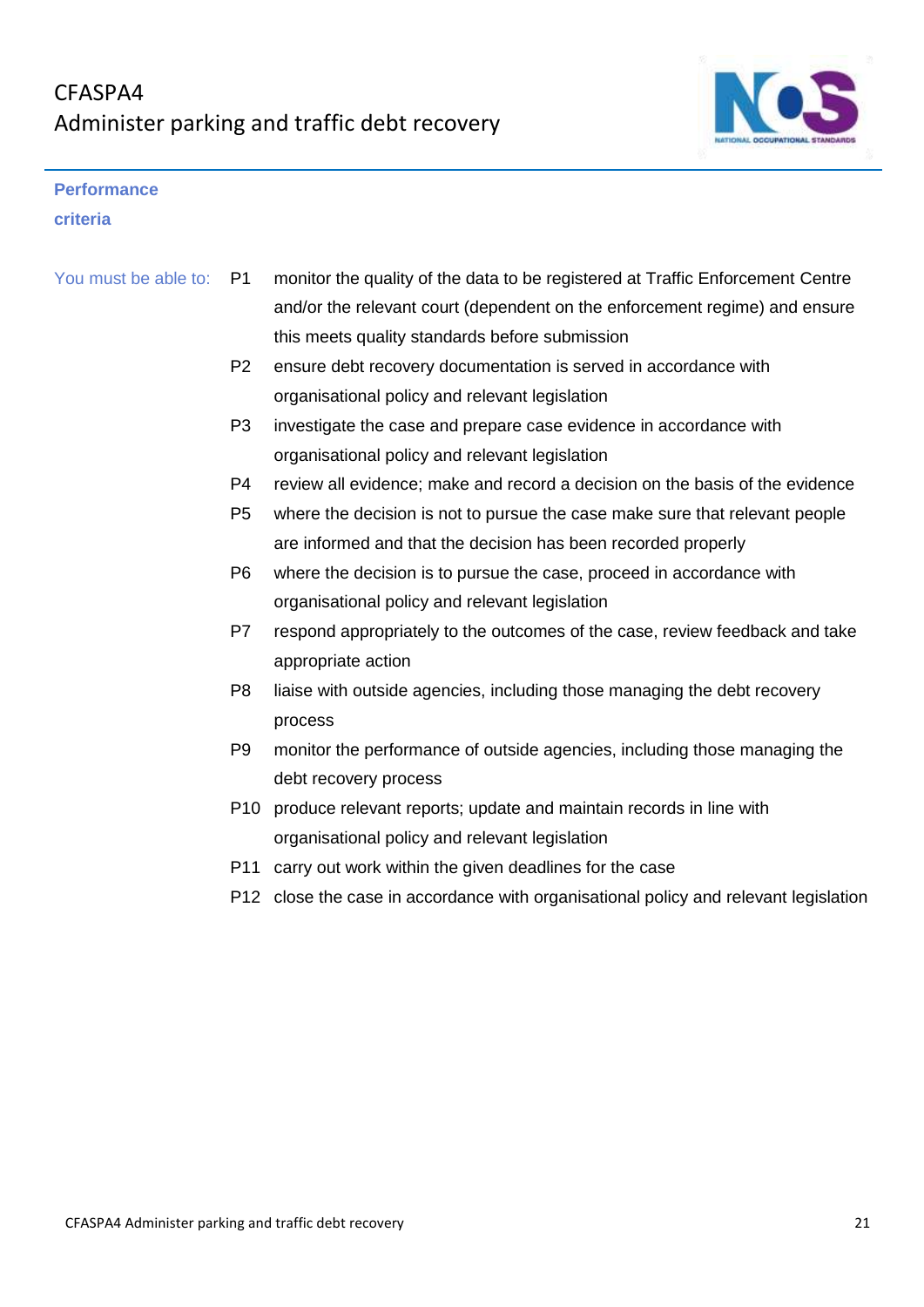

## **Knowledge and understanding**

## You need to know and understand:

- K1 the services that you are responsible for and the limits and scope of your responsibilities and authority in providing these services
- K2 your organisation's policies, procedures and constraints that affect services in your area of responsibility and how to apply them
- K3 the current legislation and regulations that apply
- K4 the requirements of the Data Protection Act and its implications for your role
- K5 the criteria, policy and procedures in relation to debt recovery (e.g. for noncollection, write off, case closure, tracing and recovery, maximising debt collection, reporting, performance management)
- K6 understanding of the debt recovery process within your organisation
- K7 the role of Traffic Enforcement Centre and/or the relevant court (dependent on the enforcement regime) in the debt recovery process
- K8 the debt recovery documentation to be served and how to do this
- K9 the case evidence that may be used
- K10 how to investigate a case, the limits of your responsibility and to whom matters outside your authority should be referred
- K11 the range of possible outcomes of a case and the appropriate actions to take for each outcome
- K12 the role of debt recovery agents and other agencies
- K13 how to communicate effectively with debt recovery agents and other outside agencies
- K14 the importance of the audit trail and how to update and maintain records as necessary
- K15 the reports that are required and how and when to produce them
- K16 how to close a case in line with your organisational policy and relevant legislation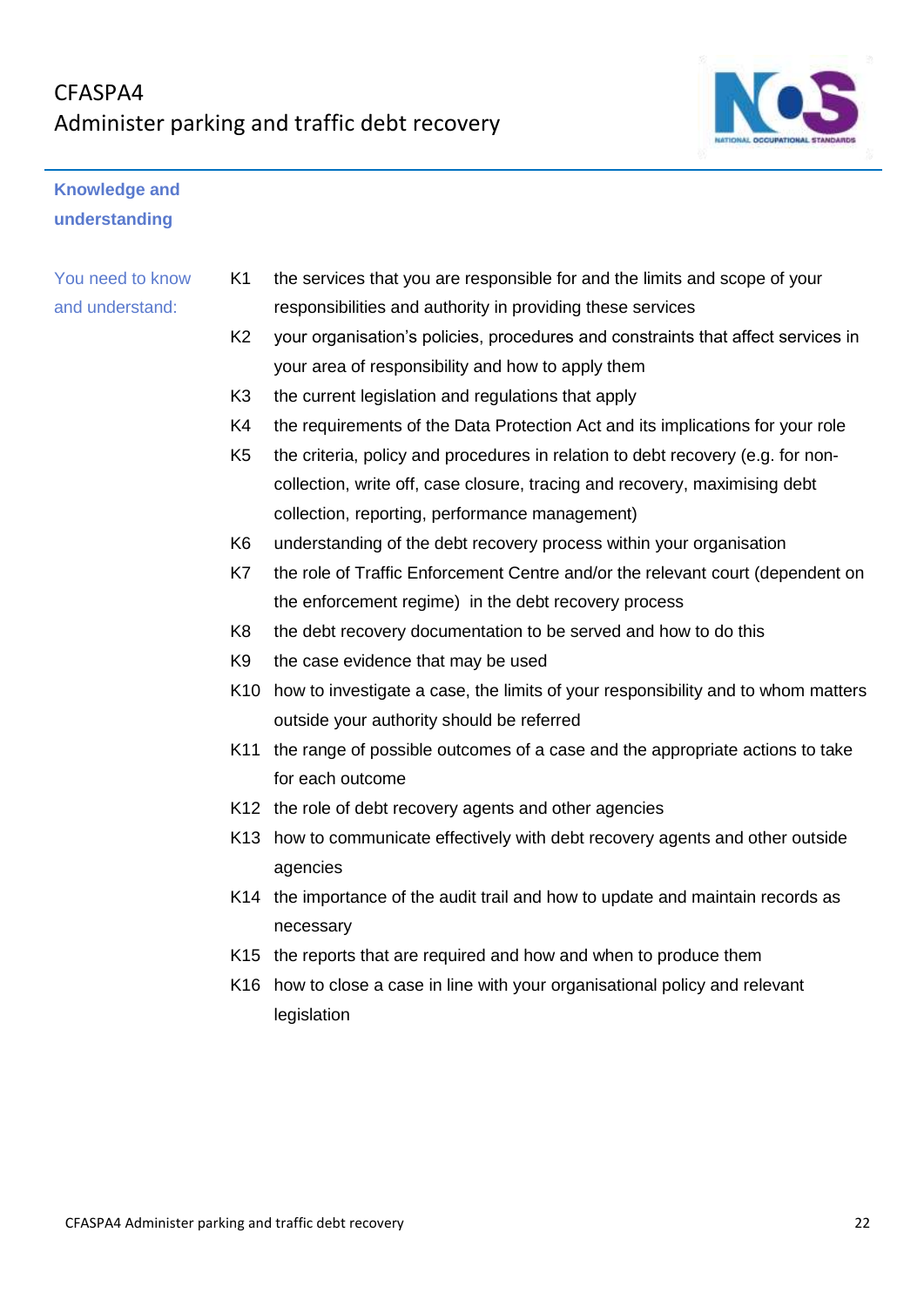

## **Additional information**

**Skills** You will apply the following skills:

- 1. accuracy
- 2. analysis
- 3. communicating
- 4. decision-making
- 5. evaluating
- 6. interpersonal skills
- 7. letter writing
- 8. listening
- 9. managing time
- 10. negotiating
- 11. organising
- 12. presenting yourself
- 13. problem solving
- 14. questioning
- 15. quality checking
- 16. recording
- 17. researching
- 18. using technology